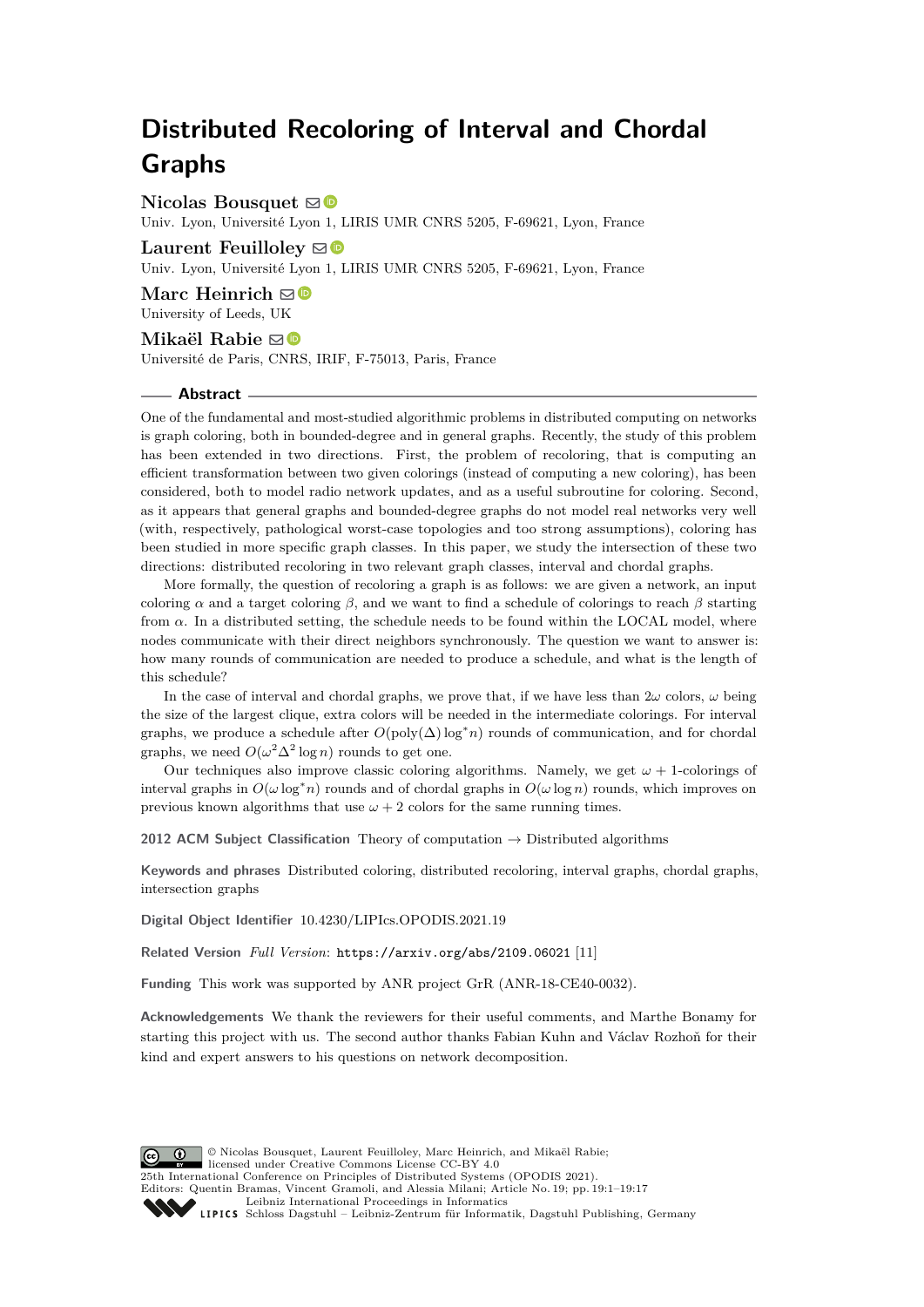#### **19:2 Distributed Recoloring of Interval and Chordal Graphs**

# **1 Introduction**

Finding a proper coloring of the network is one of the most studied problems in the LOCAL model of distributed computing. It is a typical symmetry-breaking problem, and it can be used as a building block to solve many other problems [\[4\]](#page-15-1). It also has direct applications, and a popular one since [\[31\]](#page-16-0) is the assignment of frequencies (or time slots) in wireless networks. Consider a network of stations using radio communication. A simple model consists in considering that either two stations are close enough to communicate, but then they should use different emission frequencies to avoid collisions, or they are far apart, cannot communicate, and can safely use the same frequency. An assignment of frequencies that avoids conflict is equivalent to a proper coloring. (Note that this is the simplest model, one could also consider that communication and collision happen at different distances.)

Simply computing a coloring is not enough in some contexts. Indeed, suppose that we have an algorithm for the classic coloring task: starting from a coloring with a high number of colors (for example, unique identifiers), we get a coloring with fewer colors. Now, how do we update the frequencies of the network? If we do it simultaneously without stopping all communications, there might be conflicts during the transition period, between the nodes still using the old frequencies and the ones using the new frequencies. Thus, we need to stop all communications during the transition period, which is inconvenient if the network is performing other tasks in parallel. Therefore, instead of just a new coloring, we would like to have a series of colorings, such that at any step the color change is safe, that is old and new colors do not conflict. In this paper, we aim at finding such schedules in a distributed way. More precisely, we tackle the following more general recoloring question: how to go from an input coloring to a target coloring, such that at each step, the coloring is proper and the vertices whose colors are changing form an independent set of the network. To do so, it will sometimes be necessary to assume that we are allowed to use a few additional colors, that are not present in the input and target colorings.

For this problem, three questions naturally arise: Do we need extra colors to be able to produce a schedule, and if yes, how many? Can we find a new schedule locally? And how long the recoloring schedule needs to be? We study the problem from the point of view of the LOCAL model, thus we want our algorithms to use a sublinear number of communication rounds. For this setting, it is known that in general graphs we sometimes need to use many additional colors (*e.g. k* − 1 extra colors to go from a *k*-coloring to another). This is bad news, as using extra colors can be considered as costly (*e.g.* because we need to reserve frequencies to make the transitions). Fortunately, radio networks have topologies that are more constrained than general graphs, and we want to exploit these properties to design schedules that use less extra colors.

In a first approximation, radio networks can be modeled as intersection graphs of (unit) disks in the plane (see Figure [1\)](#page-2-0). In a unit disk graphs, we associate to each node a location on the plane, and two nodes are in conflict (i.e., linked by an edge) if their (unit) disks intersect. Unit disks can always be colored with  $3\omega$  colors [\[30\]](#page-16-1), where  $\omega$  is the size of the maximum clique of the graph. In contrast, there exists triangle-free graphs with arbitrarily large chromatic number. However, deciding if there exists a *k*-coloring remains NP-complete in the centralized setting, even in unit disks graphs. In general, we do not have a good understanding of the coloring of unit-disk graphs, and we know very little about recoloring, even in the centralized setting.

One can then wonder what happens in other simpler geometric graph classes. For instance, if we assume that all the centers are on the same line in the plane, the obtained graphs are called *interval graphs*. An interval graph is an intersection graph of intervals of the real line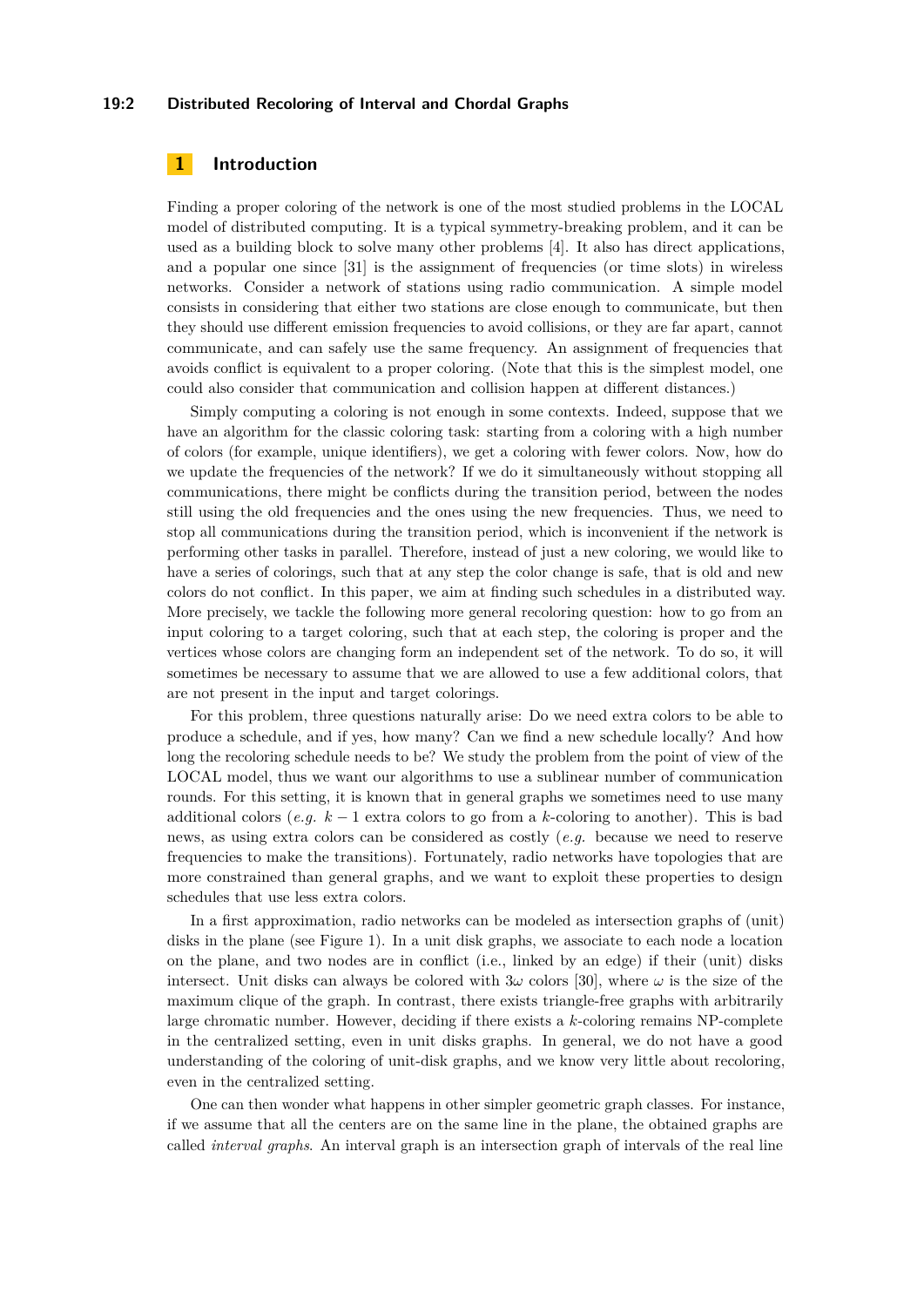(see Figure [1\)](#page-2-0). In other words, an interval of the real line is associated to every node of the graph and there is an edge between two nodes if their corresponding intervals intersect. Interval graphs can be colored with  $\omega$  colors in polynomial time in the centralized setting.

<span id="page-2-0"></span>

**Figure 1** Illustrations of the different intersection graph classes mentioned. On each column, the geometric intersection model is on top, and the corresponding graph on the bottom. The left-most column is for unit-disk graph, the middle one for interval graphs, and the right-most for chordal graphs. For the chordal intersection model, the base tree uses plain edges, *a* is the wavy subtree, *b* is the dashed one, and *c* the bold one. (This last intersection model is simplistic, to allow a readable drawing. In general the subtrees are not paths, and for this specific graph, a simpler geometric representation exists.)

A natural generalization of interval graphs are chordal graphs. Chordal graphs are one of the most-well studied classes in graph theory, with deep structures, fast algorithms, and many important applications [\[21,](#page-16-2) [6,](#page-15-2) [33\]](#page-16-3). They are intersection graphs of subtrees of a tree. In other words, given a tree *T*, every vertex of a chordal graph *G* is associated to a subtree of *T* and two nodes of *G* are adjacent if their corresponding subtrees intersect (see Figure [1\)](#page-2-0).

Our main results are recoloring algorithms for interval and chordal graphs. Our techniques also yield coloring algorithms that improve on the state of the art.

## **1.1 Our results**

Our main results are recoloring algorithms for interval and chordal graphs. Let us describe a bit more formally what a distributed recoloring algorithm is. We use the definition introduced in [\[9\]](#page-15-3). A *valid recoloring schedule* from a coloring  $\alpha$  to a coloring  $\beta$  consists in a sequence of colorings that starts with  $\alpha$  and ends in  $\beta$  such that, at every step, the coloring is proper and the vertices whose colors are modified at a given step (called the *recolored vertices*) form an independent set of the graph. A distributed recoloring algorithm is an algorithm such that every node computes its own schedule. In this paper, we compute the schedule in the LOCAL model. Each node can check the validity of the schedule by comparing its own with its neighbors: they check that at each step, the coloring is locally proper, and that if it changes its own color during a step, none of its neighbors does the same.

In this paper, we will study how many *rounds* are used in the LOCAL model to produce a schedule of some *length*. We first focus on interval graphs and then extend our result to chordal graphs. We first prove the following: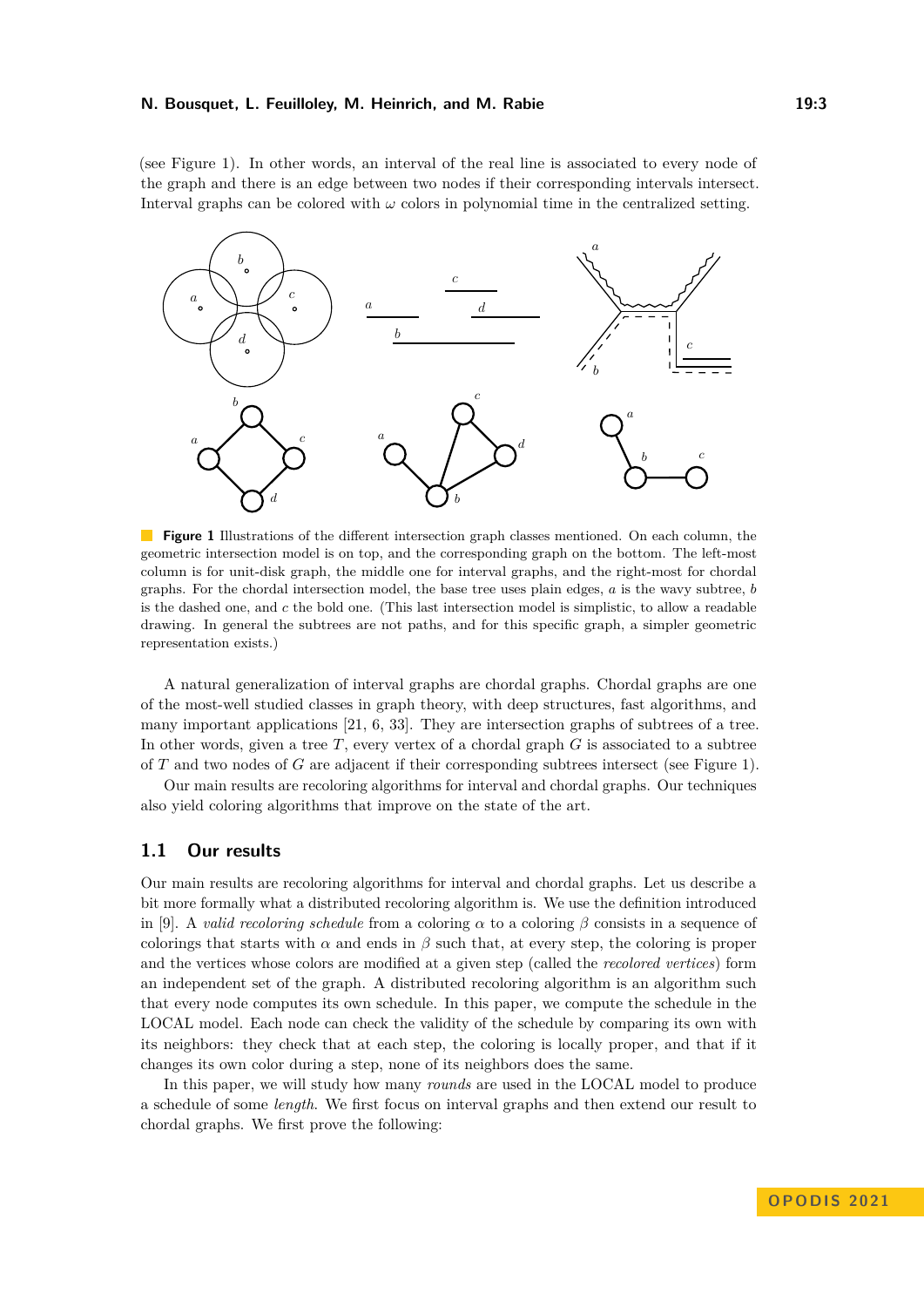<span id="page-3-0"></span> $\blacktriangleright$  **Theorem 1.** Let G be an interval graph and  $\alpha$ ,  $\beta$  be two proper *k*-colorings of G. It is *possible to find a schedule to transform*  $\alpha$  *into*  $\beta$  *in the LOCAL model in*  $O(\text{poly}(\Delta) \log^* n)$ *rounds using at most:*

- *c additional colors, with*  $c = \omega k + 4$ *, if*  $k \leq \omega + 2$ *, with a schedule of length* poly( $\Delta$ )*,*
- 1 *additional color if*  $k \geq \omega + 3$ *, with a schedule of length* poly( $\Delta$ )*,*  $\overline{a}$
- *no additional color if*  $k \geq 2\omega$  *with a schedule of exponential-in-* $\Delta$  *length.*  $\overline{a}$
- *no additional color if*  $k \geq 4\omega$  *with a schedule of length*  $O(\omega\Delta)$ *.*  $\overline{a}$

We also prove in Lemma [14](#page-11-0) that the complexity of second item of Theorem [1](#page-3-0) is optimal, in the sense that with less than  $2\omega$  colors, the number of rounds (as well as a schedule) must be linear in the size of the graph. Basically, when the number of colors is smaller than  $2\omega$ , if we do not have additional colors, we might need to recolor vertices from the border of a graph in order to be able to recolor vertices in the middle. On the contrary, when the number is at least  $2\omega$ , we can save a color using only local modifications, and then proceed as if we had one additional unused color. Unfortunately, in order to free this additional color, we use a schedule of size exponential in  $\Delta$ .<sup>[1](#page-3-1)</sup> On the positive side, this color saving step (and actually the whole recoloring) can be performed with a short schedule when  $k \geq 4\omega$ .

For the first item, as argued above, at least one additional color is needed. The colors that we use in addition to that one come from a result of [\[10\]](#page-15-4) that we use (almost) as a black-box (see the next section). If the number of colors could be decreased in the context of [\[10\]](#page-15-4), then it could also be decreased in our work. We left as an open problem the question of deciding if the numbers of additional colors can be reduced to 1.

One can naturally wonder what are the dependencies in ∆ and *ω* on our complexity and schedule lengths, as we did not give them explicitly. We are using as a black-box the recoloring result on chordal graphs of [\[10\]](#page-15-4), which gives a centralized recoloring algorithm in  $O(\omega^4 \cdot \Delta \cdot n)$ steps, where only one vertex can be recolored at each step. The schedule we produce contains as subsequence a constant number of such black-box schedules, corresponding to subgraphs containing about  $O(\omega^4 \cdot \Delta^2)$  vertices. In order to keep the proofs as simple as possible, we did not try to optimize this polynomial function. In particular, the recoloring procedure of [\[10\]](#page-15-4) can probably be adapted in the LOCAL model with a parallel schedule shorter than  $O(\omega^4 \cdot \Delta \cdot n).$ 

Since for interval graphs, the gap between  $\omega$  and  $\Delta$  can be arbitrarily large, it would be interesting to determine if the recoloring schedule (as well as the number of rounds) can be reduced to a function of  $\omega$  only.

Our second main result consists in extending this recoloring result to chordal graphs. Namely, we prove:

<span id="page-3-2"></span> $\blacktriangleright$  **Theorem 2.** Let G be a chordal graph and  $\alpha, \beta$  be two proper *k*-colorings of G. It is *possible to find a schedule of length*  $n^{O(\log \Delta)}$  *to transform*  $\alpha$  *into*  $\beta$  *in*  $O(\omega^2 \Delta^2 \log n)$  *rounds in the LOCAL model using at most:*

- *c additional colors, with*  $c = \omega k + 4$ *, if*  $k \leq \omega + 2$ *,*  $\overline{\phantom{a}}$
- $\overline{a}$ 1 *additional color if*  $k \geq \omega + 3$ .

Note that while the recoloring schedule of Theorem [1](#page-3-0) is polynomial, the one obtained in Theorem [2](#page-3-2) is superpolynomial in  $\Delta$  (but the number of rounds remains polynomial). We left as an open problem the existence of polynomial schedule. In terms of number of rounds,

<span id="page-3-1"></span><sup>1</sup> It is likely that the  $O(n^{d+1})$ -recoloring algorithm in the centralized setting for *d*-degenerate graphs can be adapted in order to provide a polynomial schedule instead, but we did not do it to keep the proof as short as possible.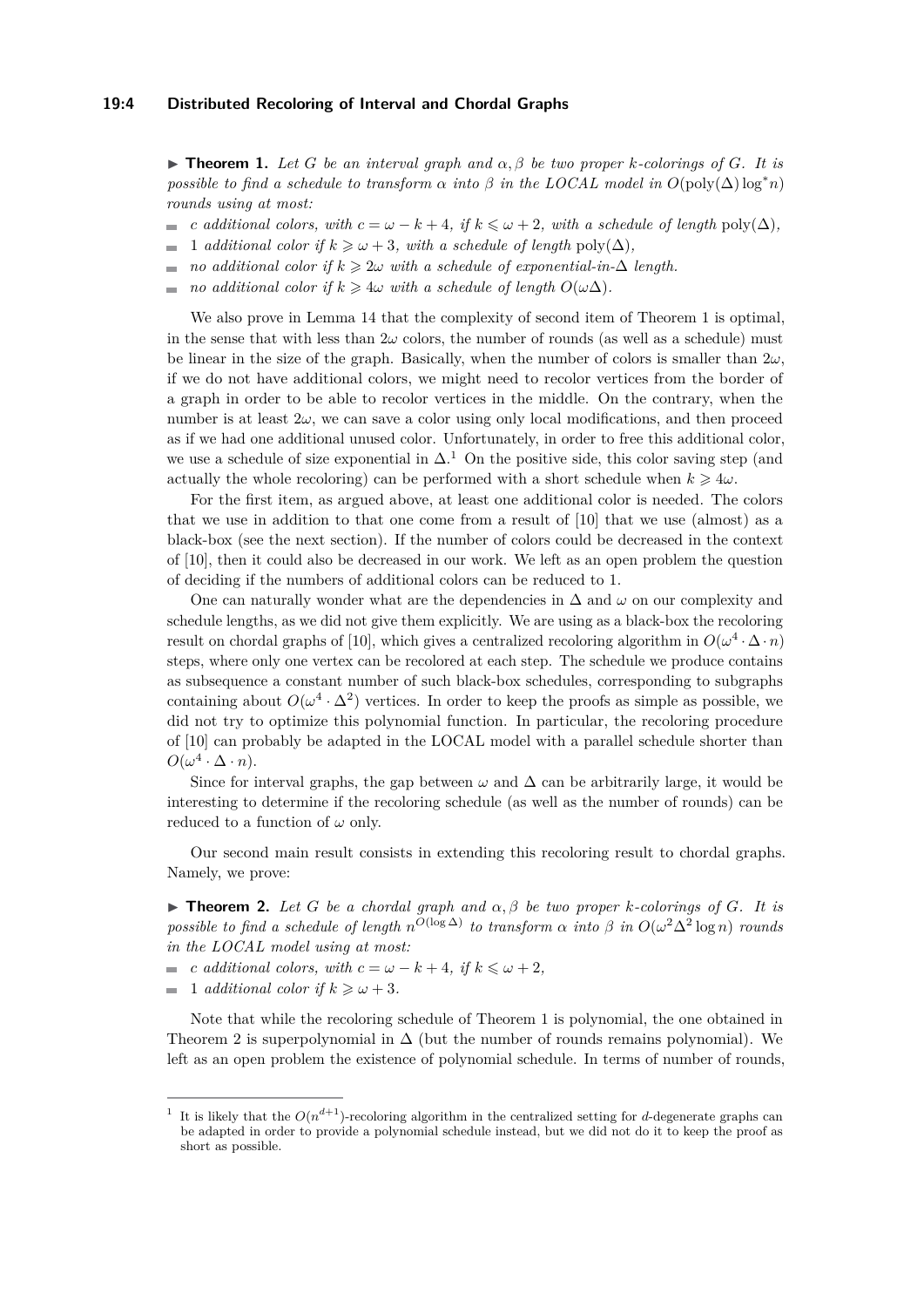we also pay a logarithmic factor in comparison to the *O*(log<sup>∗</sup>*n*) rounds used for interval graphs. It would be interesting to know if there exists a  $(\omega + x)$ -coloring algorithm for chordal graphs for a constant x, that only needs  $O(\log^* n)$  rounds. We will explain in the subsection that follows, that these differences in schedule length and running time are inherent to our approach, and going beyond those would require new techniques.

While designing tools for recoloring, we also produce improved algorithms for the coloring problem. In a nutshell, it was known how to get  $(\omega + 2)$ -colorings for interval and chordal graphs, and we improve this to  $(\omega + 1)$  colors. More precisely, it was proved in [\[23\]](#page-16-4) that an  $(\omega + 2)$ -coloring of interval graphs can be obtained in the LOCAL model in  $O(\omega \log^* n)$ rounds.[2](#page-4-0) Our first result consists in improving the result of Halldorsson and Konrad [\[23\]](#page-16-4) by proving:

<span id="page-4-1"></span>▶ **Theorem 3.** *Interval graphs can be colored with*  $(\omega + 1)$ *-colors in*  $O(\omega \log^* n)$  *rounds in the LOCAL model.*

Note that  $(\omega + 1)$  is the best we can hope for in sublinear time in paths (which are interval graphs with  $\omega = 2$ ), since paths cannot be colored with 2 colors in less than  $\Omega(n)$ rounds [\[26,](#page-16-5) [4\]](#page-15-1). This can actually be generalized for any fixed  $\omega$ , by considering the  $(\omega - 1)$ -th power of a path. The *k*-th power of a path is a graph with vertex set  $v_1, \ldots, v_n$  where two vertices  $v_i, v_j$  are adjacent if and only if  $|i - j| \leq k$ . Hence, each maximal clique corresponds to *ω* consecutive nodes. An *ω*-coloring of such a graph would require the algorithm to put a same color every  $\omega$  nodes in the path, which again requires  $\Omega(n)$  communication rounds.

For chordal graphs, Konrad and Zamaraev [\[24\]](#page-16-6) proved that an  $(\omega + 2)$ -coloring can be found in  $O(\omega \log n)$  steps. Again, we can reduce the number of colors to  $\omega + 1$ .

<span id="page-4-2"></span> $\triangleright$  **Theorem 4.** *Chordal graphs can be colored with*  $(\omega + 1)$ *-colors in*  $O(\omega \log n)$  *rounds in the LOCAL model.*

Again, the dependency in *n* is optimal for  $\omega = 2$  because (unoriented) trees cannot be 3-colored in  $o(\log n)$  rounds [\[26,](#page-16-5) [4\]](#page-15-1). We leave as an open question if  $\Omega(\log n)$  communication rounds are required to produce an  $(\omega + 1)$ -coloring for  $\omega > 2$ .

## **1.2 Our techniques**

Our algorithms are using graph decompositions. Basically, we first split the graph into components of controlled diameter, and then work on the different components, taking care of not creating conflicts at the borders.

To get more into the details, let us start with coloring. For interval graphs, we use a variation of a decomposition from [\[23\]](#page-16-4). It consists in proving that we can find some subsets of vertices that cut the interval graphs into parts whose diameter is large enough, but not too large, in *O*(log<sup>∗</sup>*n*) rounds (with a multiplicative factor depending on the diameter of each part). See Figure [2.](#page-5-0) Our contribution is in the second part of the algorithm. We show that we can start from an arbitrary coloring of the cuts, and extend this partial coloring into a tight  $(\omega + 1)$ -coloring of *G*, whereas previous algorithms needed some extra slack in the number of colors.

For chordal graph, [\[24\]](#page-16-6) provides a recursive decomposition into interval graphs, that we adapt to our setting. The idea is to use a rake-and-compress strategy (in the spirit of [\[28\]](#page-16-7)) to decompose the graph in  $O(\log n)$  layers, each layer being a union of interval graphs. A

<span id="page-4-0"></span>Actually, in [\[23\]](#page-16-4) the result is stated as a  $(1 + \epsilon)$ -approximation of the optimal *ω*-coloring, with the condition that  $\epsilon \geq 2/\omega$ , which is equivalent to an  $(\omega + 2)$ -coloring.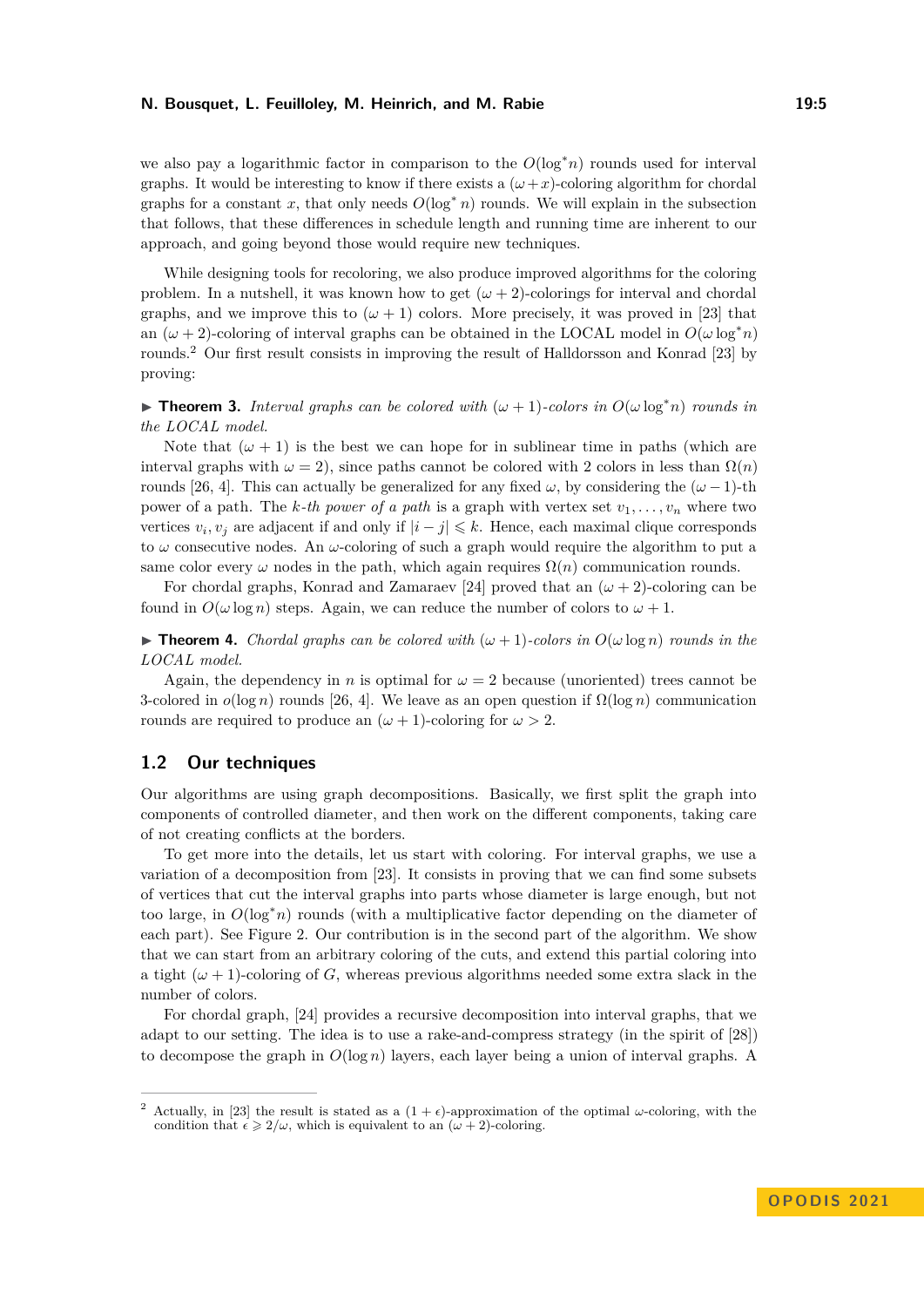<span id="page-5-0"></span>

**Figure 2** Illustration of the interval decomposition of [\[23\]](#page-16-4). On top the interval representation, and on the bottom, the graph. The decomposition consists in choosing cliques (the gray nodes) whose removal decomposes the graphs into subgraphs of controlled diameter (the white nodes). Note that the graph can then be seen as a path alternating between gray cliques and white subgraphs. What we do is slightly different, as our cuts are not cliques, but the intuition is the same.

typical phase of rake-and-compress on a tree consists in removing the leaves (the rake part), and removing or contracting the long paths (the compress part). After  $O(\log n)$  such phases, the tree is empty. In our algorithm, the tree structure is the underlying tree of the chordal graph, like in Figure  $1<sup>3</sup>$  $1<sup>3</sup>$  $1<sup>3</sup>$  We consider here as leaves the pending interval subgraphs. These are subgraphs made by taking the intervals that are on the branches of the tree leading to a leaf (see Fig. [3\)](#page-5-2). On the other hand, long paths correspond to long separating interval subgraphs, whose removal disconnects the graph, and that have large enough diameter.

<span id="page-5-2"></span>

**Figure 3** Illustration of one step of the decomposition of chordal graphs into interval graphs (of controlled diameter). The tree of plain edges is the underlying tree. The rectangles with rounded corners correspond to the pending interval graphs. The rectangle with spiky corners correspond to a separating interval graph. The gray rectangles are the ones that are too long and will be further decomposed. The bold edges correspond to part of the graphs that are not pending, nor long and separating. These part are the ones that are kept for the next phases, all the other vertices are removed.

Let  $V_i$  be the set of nodes of the interval graph removed at phase  $i$ . The coloring algorithm then consists in coloring recursively  $V_k, \ldots, V_1$ , in this order. That is, we start by coloring the vertices that have been removed last. Assume that we have a coloring of  $V_{i+1}, \ldots, V_k$ .

<span id="page-5-1"></span> $3$  Actually, there are two such trees, the one that correspond to the geometric representation, that we use in this introduction, and the clique tree, which has a more graph-theoretic definition, and that we use in the proofs. The two are essentially equivalent.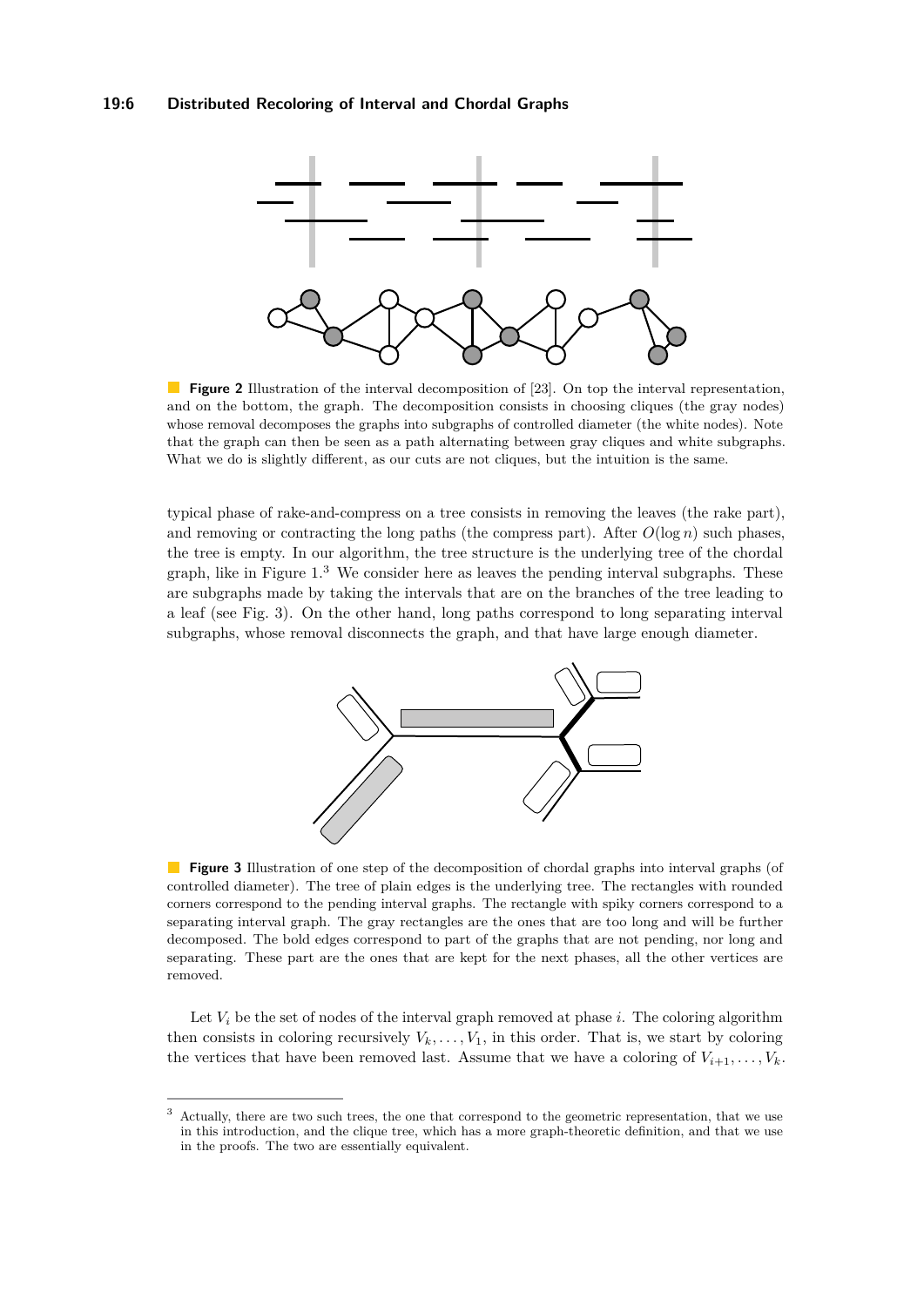The key point is that when we consider a new interval subgraph, by construction, only its borders can be already colored, and therefore we are back to the situation we had for interval graphs. We then get the same number of colors. The logarithmic-in- $n$  complexity comes from the  $O(\log n)$  layers of the rake-and-compress, that we must process sequentially.

Now, let us describe our recoloring techniques. For interval graphs, Theorem [1](#page-3-0) is obtained using two tools coming from the centralized setting. First, we use Kempe chains that have been used in several graph coloring proofs in the last decades. Given a graph *G* and a coloring *c* of *G*, an (*a, b*)*-component* is a connected component of *G* restricted to the vertices colored *a* and *b*. A *Kempe component* is an (*a, b*)-component for some pair of colors *a, b*. One can remark that, given a proper coloring and an (*a, b*)-component, permuting the colors *a* and *b* still leaves a proper coloring. In recoloring, this permutation can be performed by using one extra color as buffer. In a distributed setting, using directly those transformations can be perilous, as components can be as large as the diameter of the graph. We adapt Kempe components for distributed algorithms by using an additional color to cut these Kempe components and then permute locally the colors on these components<sup>[4](#page-6-0)</sup>. This will allow us to color independently some parts of the graph with the target coloring.

Our second main tool is a recoloring technique introduced in [\[10\]](#page-15-4) for recoloring interval graphs in the centralized setting. We show how to adapt their technique to the distributed setting. The result of [\[10\]](#page-15-4) essentially ensures that if a large enough (that is, of size  $poly(\Delta)$ ) number of consecutive vertices *X* are colored in a desirable way, then we can recolor all the vertices around *X* with the target coloring by simply recoloring vertices locally. The idea of the proof consists in sliding little by little the set of vertices *X* colored with the desirable coloring from left to right in such a way that when a vertex leaves the set, it has its target color.

For chordal graphs (Theorem [2\)](#page-3-2), we use Theorem [1](#page-3-0) as a black-box, as well as an adaptation of the distributed partition of chordal graphs into interval pieces from [\[24\]](#page-16-6). We then prove that if we have a recoloring schedule of  $G[\cup_{j\geq i+1}V_j]$  then we can adapt it into a recoloring schedule for  $G[\cup_{j\geqslant i}V_j]$  using Theorem [1](#page-3-0) and classical recoloring tools.

Notice that the schedule for chordal graphs is large in comparison with the ones for interval graphs (order of  $n^{O(\Delta)}$  versus poly $(\Delta \cdot \log^* n)$ ). This comes from the fact that in the extension of the recoloring schedule of  $G[\cup_{i\geq i+1} V_i]$  to  $G[\cup_{i\geq i} V_i]$ , we need to leave a polynomial amount of recoloring steps to recolor vertices of *V<sup>i</sup>* between consecutive recolorings of vertices of  $G[\cup_{i\geqslant i+1}V_i]$ .

The schedule having a log *n* factor instead of a log<sup>∗</sup>*n* factor originates once again from the decomposition of [\[24\]](#page-16-6) that uses a logarithmic number of layers.

# **1.3 Organization of the paper**

We start with the related work in Section [2,](#page-7-0) and some preliminaries in Section [3.](#page-8-0) Then in Section [4,](#page-10-0) we explain how to decompose interval graphs and how to modify colorings in such graphs. As a corollary, we get our coloring result for interval graphs. Section [5](#page-11-1) is devoted to the recoloring of interval graphs, based on the decomposition. Finally, Section [6](#page-13-0) tackles chordal graphs, describing our decomposition, coloring and recoloring results. Many proofs, as well as full subsections of Section [5,](#page-11-1) are deferred to the full version [\[11\]](#page-15-0).

<span id="page-6-0"></span><sup>4</sup> Kempe chains have already been used in the distributed setting, see e.g. [\[29\]](#page-16-8).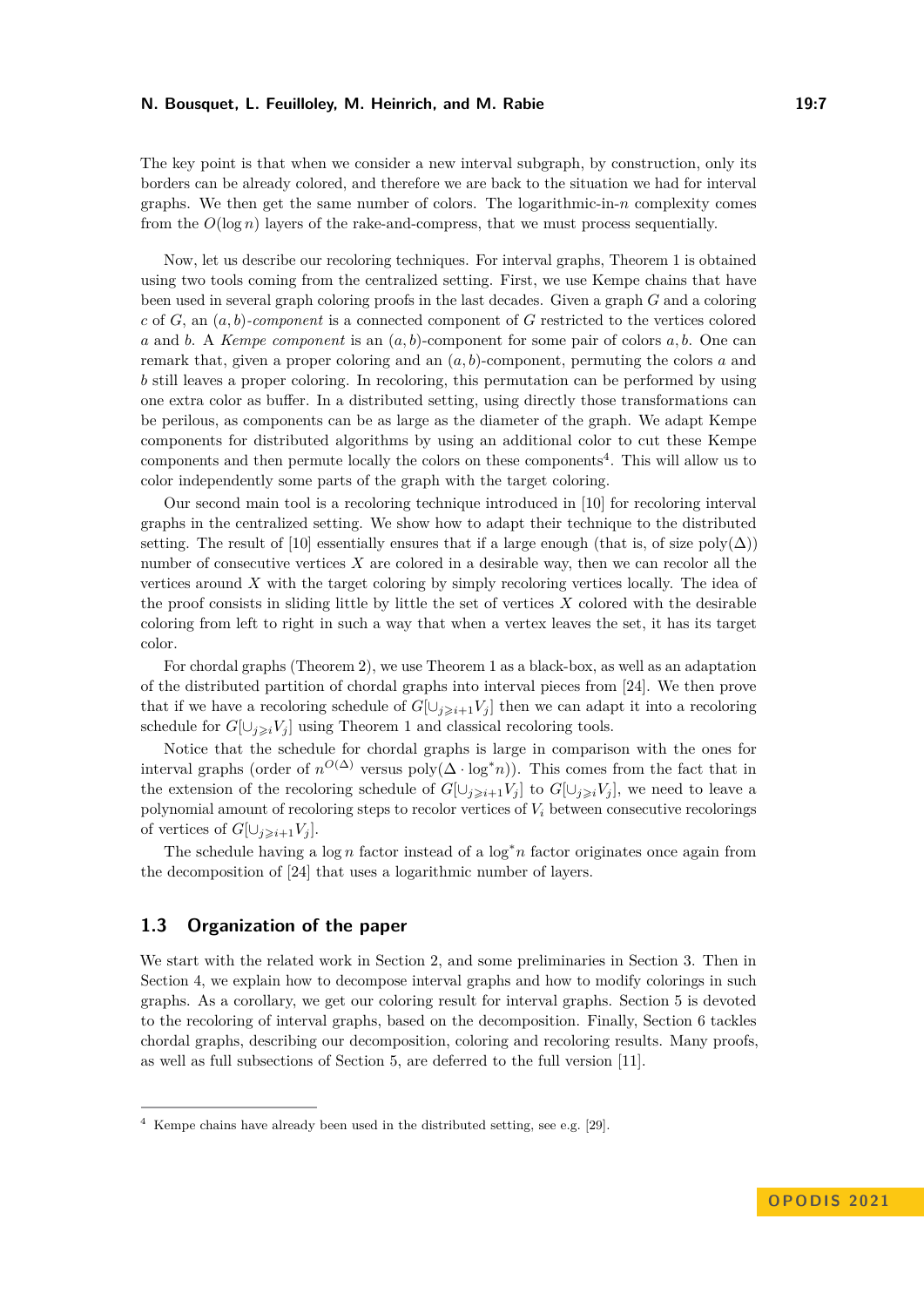#### **19:8 Distributed Recoloring of Interval and Chordal Graphs**

# <span id="page-7-0"></span>**2 Related work**

#### **Distributed coloring**

Distributed coloring in bounded-degree and general graphs has been extensively studied. We refer to the monograph [\[4\]](#page-15-1) for a general overview of the domain. In the LOCAL model, the classic coloring problem is  $(\Delta + 1)$ -coloring, where  $\Delta$  is the maximum degree of the graph. In this paper, we are interested in coloring and recoloring with a nearly optimal number of colors (which can be much lower than  $\Delta$ ). There are ways to cope with such small color palette while preserving some locality: studying (multiplicative) approximation of the optimal coloring [\[2,](#page-15-5) [5\]](#page-15-6) and/or restricting to special graph classes, for example planar graphs [\[20,](#page-16-9) [1,](#page-15-7) [15\]](#page-16-10) or bounded arboricity graphs [\[3,](#page-15-8) [19\]](#page-16-11).

The line of work that is the closest to ours is about coloring interval and chordal graphs. It started with [\[22\]](#page-16-12) who proved an 8-approximation of the optimal coloring, in time  $O(\log^* n)$  in interval graphs. This result was then improved to  $(1 + \epsilon)$ -approximation in time  $O\left(\frac{1}{\epsilon} \log^* n\right)$ in [\[23\]](#page-16-4). The  $\epsilon$  of this theorem can be as small as  $2/\omega$ , which means that [23] obtains an  $(\omega + 2)$ -coloring in time  $O(\omega \log^* n)$ . Coloring in chordal graphs was considered in [\[24\]](#page-16-6). The authors prove a  $(1 + \epsilon)$ -approximation in time  $O\left(\frac{1}{\epsilon} \log n\right)$ . Again, the bounds on  $\epsilon$  allow to derive an  $(\omega + 2)$ -coloring, and here the running time is  $O(\omega \log n)$  rounds.

#### **Distributed Reconfiguration**

The introduction of recoloring, *i.e.* reconfiguration of colorings, in the distributed setting is due to [\[9\]](#page-15-3). They, for instance, provide algorithms to recolor trees and subcubic graphs with one extra color, and an impossibility result for 3-colored toroidal grids with only one extra color. In particular, they find a constant size schedule with  $O(\log n)$  communication rounds on trees if an extra color is allowed. Trees are chordal graphs with  $\omega = 2$ , hence our results relate directly to that, and we use a similar *Rake-and-Compress* approach. Then [\[13\]](#page-16-13) considered the distributed reconfiguration of maximal independent sets (MIS). Before these papers, some results of [\[29\]](#page-16-8) can be seen as recoloring, as they describe a way to find a  $\Delta$ -coloring from a given  $(\Delta + 1)$ -coloring by using "augmenting paths" that actually are Kempe changes.

#### **Centralized graph recoloring**

In the centralized setting, graph recoloring received a considerable attention in the last decades. In this overview, we will focus on single-vertex reconfiguration, that is, the model where exactly one vertex is recolored at each step. In that model, it is known that every *k*-coloring can be transformed into any other as long as *k* is at least the degeneracy *d* of *G* plus two [\[17,](#page-16-14) [14\]](#page-16-15). However, the number of recoloring steps is *a priori* exponential in *n*. Cereceda conjectured in [\[14\]](#page-16-15) that, when  $k \geq d+2$ , there exists a quadratic transformation between any pair of *k*-colorings of any *d*-degenerate graph. Bousquet and Heinrich [\[12\]](#page-16-16) proved that there always exist  $O(n^{d+1})$  transformation between any pair of *k*-colorings when  $k \geqslant d+2$ .

Since chordal graphs are perfect graphs, it is well known that the degeneracy is related to the cliques number by:  $d = \omega - 1$ . For interval and chordal graphs, Bonamy et al. [\[8\]](#page-15-9) proved that there exists a quadratic transformation between any pair of vertices when  $k \geq \omega + 1$ and they provide a quadratic lower bound when  $k = \omega + 1$ . This existence of a quadratic transformation has been extended to bounded treewidth graphs [\[7\]](#page-15-10). Recently Bartier and Bousquet proved in [\[10\]](#page-15-4) that, when  $k \geq \omega + 3$ , there always exists a linear transformation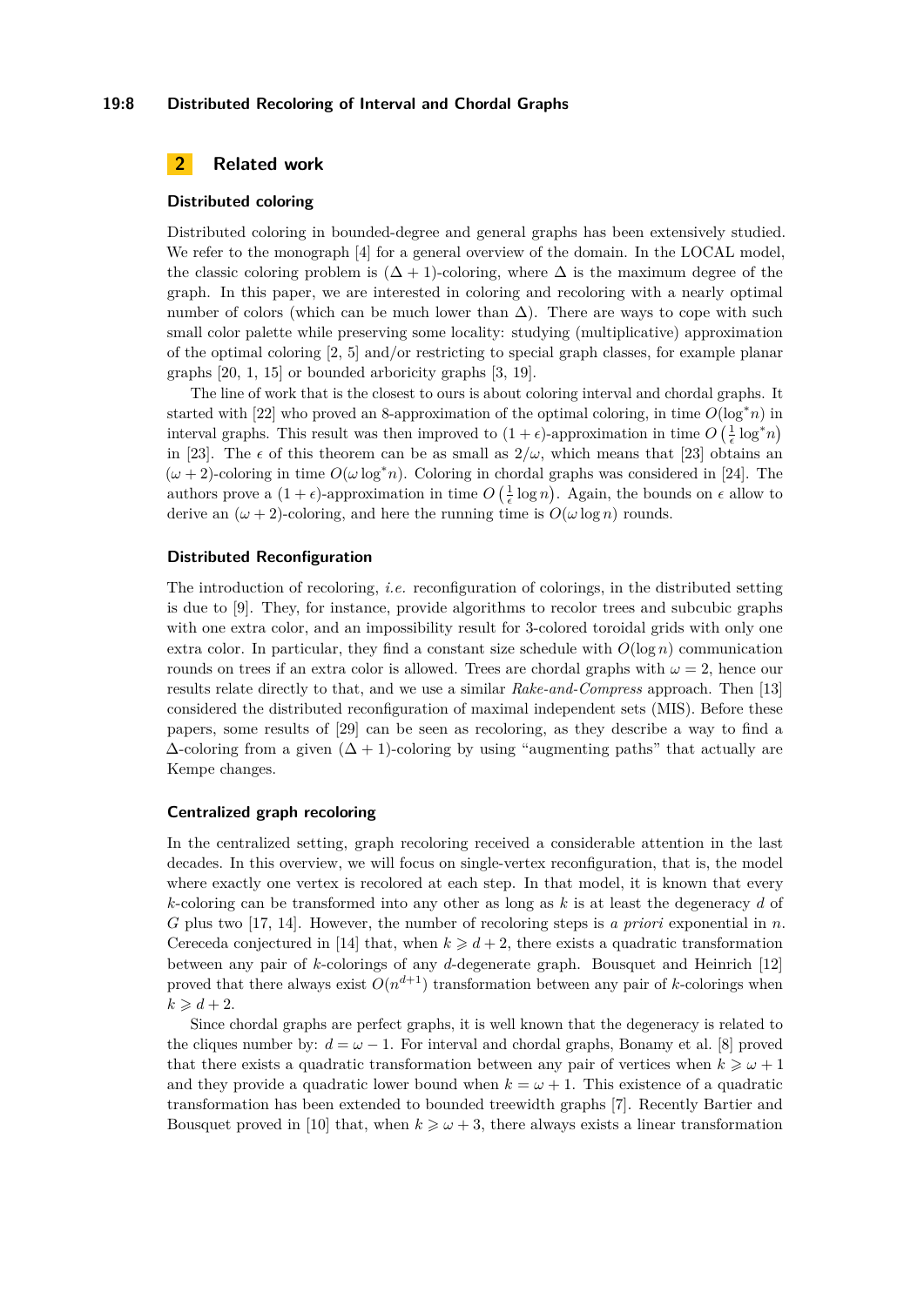between any two colorings of a chordal graph. Moreover, in contrast to most of the centralized recoloring algorithms, this algorithm is "local" and will be used as one of the blocks of our proof.

#### **Graph decompositions**

The first phase of our algorithms consists in decomposing the graph into components of small diameter with some additional properties. These decompositions are close to what is known as network decompositions, which are partitions of the nodes of the graph into few classes, such that every class has all its connected components of small diameter (see [\[18\]](#page-16-17) for an overview of this topic, and in particular the recent advances). For geometric graphs, such as interval, unit-disks graphs, it is known that a network decomposition with a constant number of classes and constant diameter can be obtained in  $O(\log^* n)$  rounds [\[25,](#page-16-18) [32\]](#page-16-19), which implies that all the classic problems such as  $(\Delta + 1)$ -coloring or maximal matching can be solved in  $O(\log^* n)$  rounds. For trees, [\[9\]](#page-15-3) establishes a network decomposition with constant size components in time  $O(\log n)$ , which is enough for recoloring. For our purpose, which is to (re)color interval and chordal graphs with few colors, standard network decompositions are not powerful enough, and we need to build more constrained decompositions. Our decompositions are inspired by the ones of [\[23\]](#page-16-4) and [\[24\]](#page-16-6).

# <span id="page-8-0"></span>**3 Basic properties of interval and chordal graphs**

*Interval graphs* are intersection graphs of intervals of the real line. *Proper interval graphs* are the intersection graphs of a set of intervals of size one. Equivalently, they correspond to interval graphs where no interval is included in the other. It is easy to check that, starting from an interval graph, and keeping only the intervals that are maximal for inclusion, we get a proper interval graph.

An interval graph can also be characterized as an intersection graph of subpaths of a path, and we can extend this definition to define chordal graphs. A graph is *chordal* if it is an intersection graph of subtrees of a tree. Equivalently, it is the class of graphs for which all the cycles of length at least 4 has a chord.

Before we list some properties of interval, proper intervals and chordal graphs, let us define the notion of degeneracy.

 $\triangleright$  **Definition 5.** *A graph G is d*-degenerate *if there exists an ordering*  $v_1, \ldots, v_n$  *of V such that for every*  $i \leq n-1$ *, the number of neighbors of*  $v_i$  *in*  $\{v_{i+1}, \ldots, v_n\}$  *is at most d.* 

Let us remind a few facts about interval graphs.

- ▶ **Observation 6.** *The following holds.*
- **1.** *Any chordal graph can be colored with*  $\omega$  *colors and is* ( $\omega 1$ )*-degenerate* [\[27\]](#page-16-20)*.*
- **2.** *The max degree*  $\Delta$  *can be as large as n, even if*  $\omega$  *is small (consider*  $n-1$  *disjoint small intervals contained in a big one).*
- **3.** *In an interval graph, the set of intervals that are minimal for inclusion corresponds to a proper interval. The same holds for "maximal for inclusion" [\[23\]](#page-16-4).*
- **4.** In any proper interval graph,  $\Delta \leq 2\omega 2$  *(since every neighboring interval should cross one of the extremities of the vertex interval.)*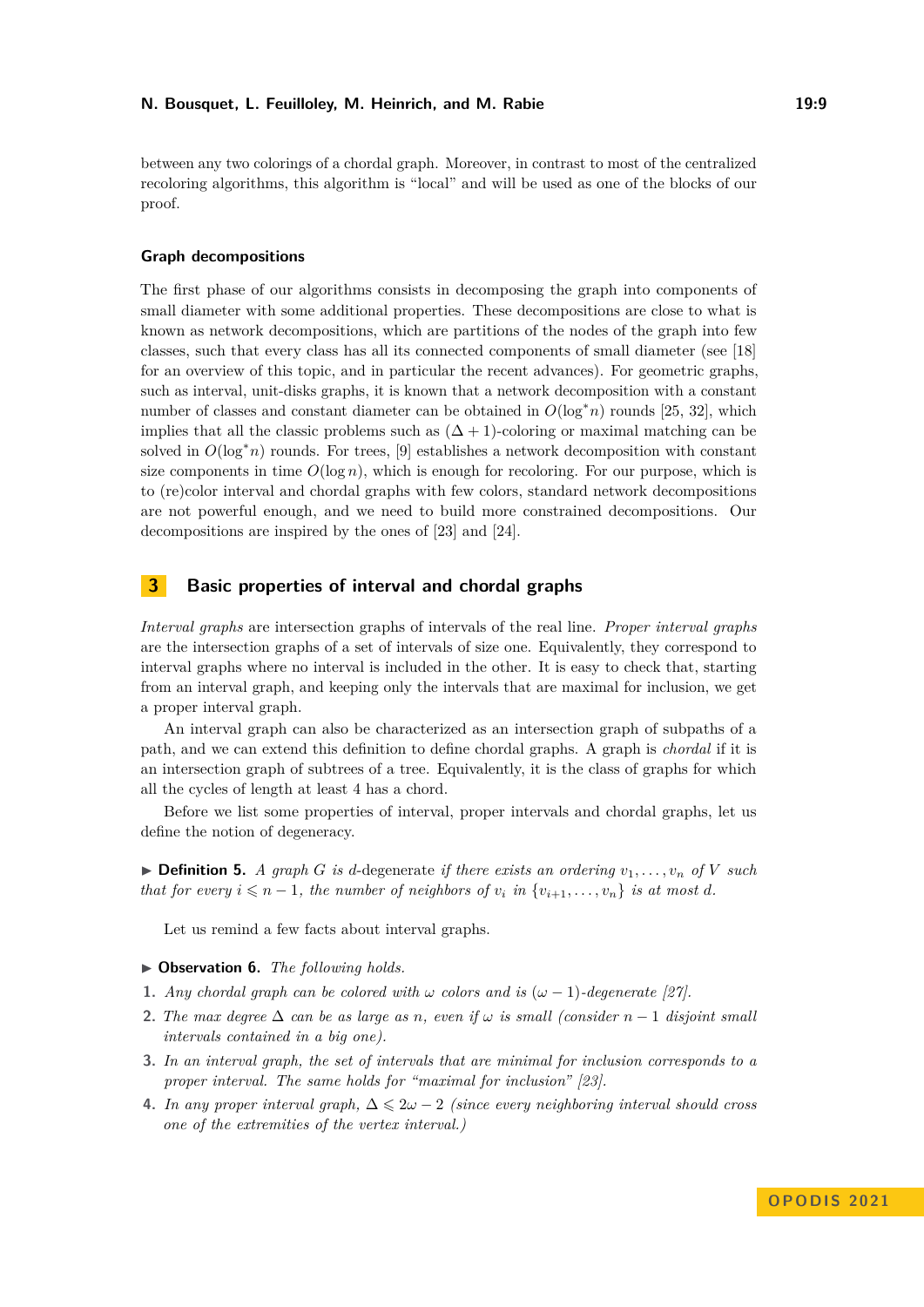#### **19:10 Distributed Recoloring of Interval and Chordal Graphs**

#### **Clique trees, clique paths and borders**

An essential tool to study chordal graphs is the notion of clique tree.

**• Definition 7** (See e.g. [\[6\]](#page-15-2)). Let G be a chordal graph. A clique tree of G is a tree T *together with a function that associates to every vertex a connected subtree of T. Two vertices x and y are connected in G if and only if the subtrees of x and y intersect. For each node*  $u \in T$ *, the subset of nodes in G whose subtree contains u is called the* bag *of u. Note that each bag of a node of*  $T$  *forms a clique in*  $G$ *, so each bag contains at most*  $\omega$  *vertices (and there always exists a clique tree on at most n nodes).*

*For interval graphs, the tree T is a path, and it is called the* clique path *of G (see Figure [4](#page-9-0) for an illustration).*

We introduce two more notions. Let *G* be an interval graph. A set of vertices *X* is said to be *consecutive* if it consists in the union of the vertices contained in consecutive cliques of the clique path of *G*. The *border* of *X* is the subset of *X* connected to at least one vertex which is not in *X*. In other words, it is the set of vertices of the first and last clique of the clique path containing *X* that have a neighbor not in *X*. One can easily notice that all the vertices of the border of *X* can be partitioned into two cliques (the ones that belong to the first and the last clique of the set of bags).

<span id="page-9-0"></span>

**Figure 4** The first picture represents a set of intervals. The arrows correspond to points of the axis where there is a maximal clique. The second picture describes the clique path of the graph, whose nodes are the maximal cliques.

We will need the following remarks about interval graphs:

 $\blacktriangleright$  Remark 8. Let *G* be an interval graph given with an interval representation of *G*. Let *x* be a vertex of *G*. Then:

- $N(x)$  contain all the vertices *v* whose intervals intersect the interval of *x*.
- The removal of  $N(x) \cup \{x\}$  separates the vertices with interval at the left of *x* with the vertices with interval at the right of *x*. [5](#page-9-1) A direct consequence is that, for each node *x* that is not contained in a bag of a node of one extremity of the clique path, its box separates the graph.
- For every  $r \geq 2$ , consider the set  $Y = \bigcup_{i \leq r} N^i(x)$ . The subset of vertices of Y that are incident to any vertex of  $V \setminus Y$  is composed of at most two cliques  $A, B$ . Moreover, there is a clique path of  $G[Y]$  where  $A$  is the first clique and  $B$  is the last clique.

<span id="page-9-1"></span><sup>5</sup> Note that there might be more components since, for instance, the "left graph" might not be connected.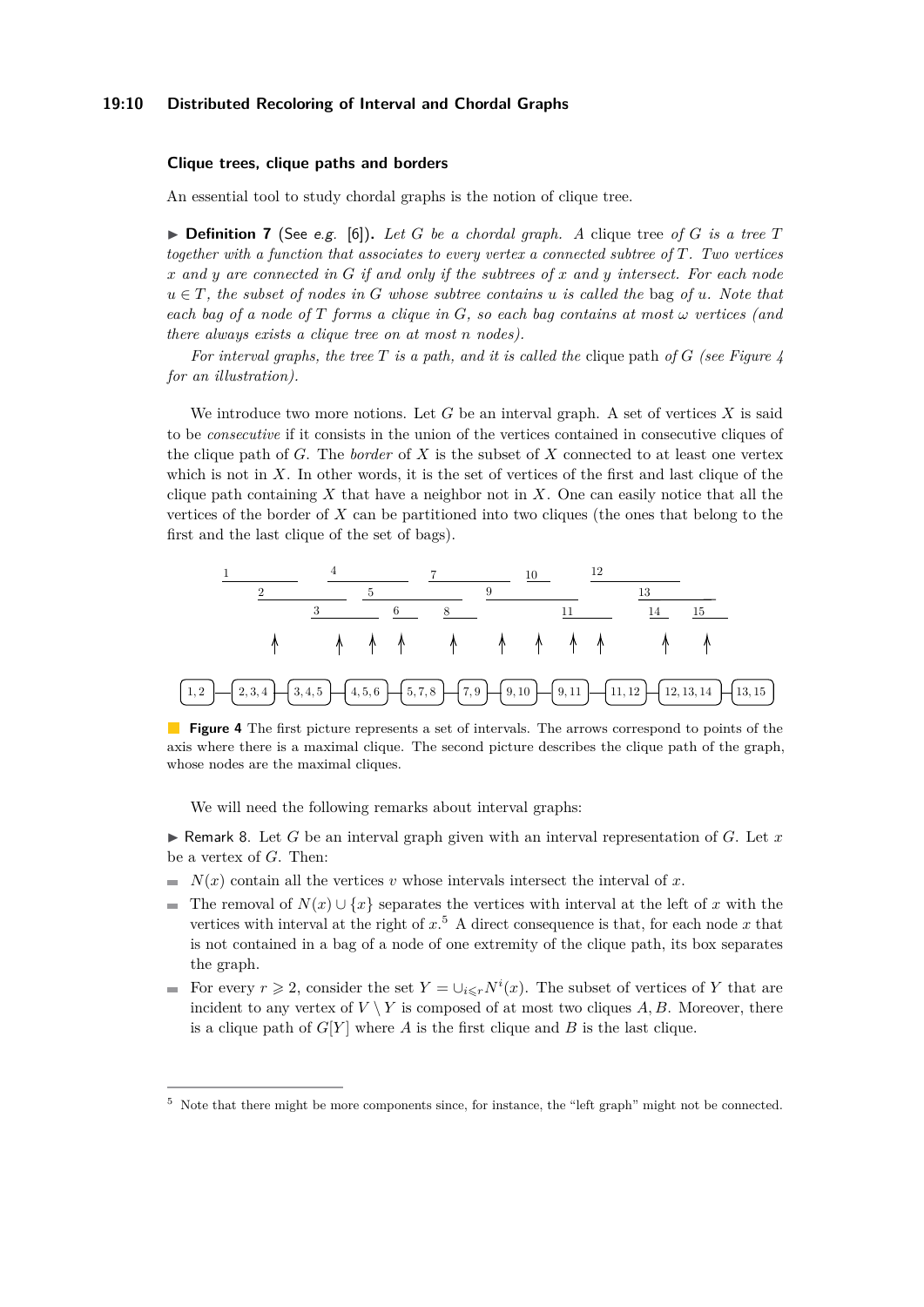# <span id="page-10-0"></span>**4 Decomposing and coloring interval graphs**

In the sequential setting, it is easy to compute an interval representation of the graph, and such a representation is often useful in the design of algorithms. For example, one can compute a maximum independent set in a greedy manner, scanning the interval by the increasing right-most endpoint. In our setting, the nodes do not have access to such a representation, and it is not possible to compute one locally. We will build a weaker local version of the interval representation to facilitate the design of coloring and recoloring algorithms. This idea originates from [\[23,](#page-16-4) [22\]](#page-16-12).

We now introduce the notion of *boxes*. Remember that an (*a, b*)-ruling-set is a set of nodes *S*, such that for any  $u, v \in S$  *u* and *v* are at distance at least *a*, and any node is at distance at most *b* from a node of *S*.

 $\triangleright$  **Definition 9.** *Given a* (4,5)*-ruling-set S, for every node v of S, we define its* box *as its closed neighborhood in the graph.*



**Figure 5** An example of a box decomposition. The boxes are the gray areas. The other areas are interboxes. The nodes of the ruling sets are the bold intervals. The intervals 6, 8, 10 and 14, are included into other interval thus they are not considered for the computation of the ruling set.

 $\triangleright$  **Proposition 10.** For a (4,5)-ruling-set *S* in an interval graph *G*, the following holds:

- **1.** *The boxes of the nodes in S are disjoint, and two nodes from two different boxes cannot be adjacent.*
- **2.** *The removal of all the boxes leaves a set of connected components, that we call* interboxes*. We have a path alternating boxes and interboxes (by defining adjacency between boxes and interboxes by the existence of an edge linking the two). We call the virtual path the path on vertex set S whose adjacency is given by the sequence of boxes defined above.*
- **3.** *The interboxes have diameter at most 11.*

The proof, as well as all the other missing proof of this section, can be found in the full version [\[11\]](#page-15-0).

Now from a distributed point of view, we say that the nodes compute a box decomposition if they compute a (4*,* 5)-ruling-set *S*, and for every node, either it is in a box, and then it knows the two adjacent boxes, and the structure of the graph between these boxes, or it is not in a box, and knows between which two boxes it is, and the structure of the graph between these boxes.

Let *S* be a  $(4,5)$ -ruling set of *G*. If we replace every box a by a single vertex and every interbox by an edge, the resulting graph is a path called the *ruling path*. Two vertices of *S* are said to be consecutive if they are adjacent in the ruling path and at distance at most *r* if they are at distance at most *r* in the ruling path.

<span id="page-10-1"></span>▶ **Lemma 11.** *A box decomposition can be found in O*(log<sup>∗</sup>*n*) *rounds in the LOCAL model.*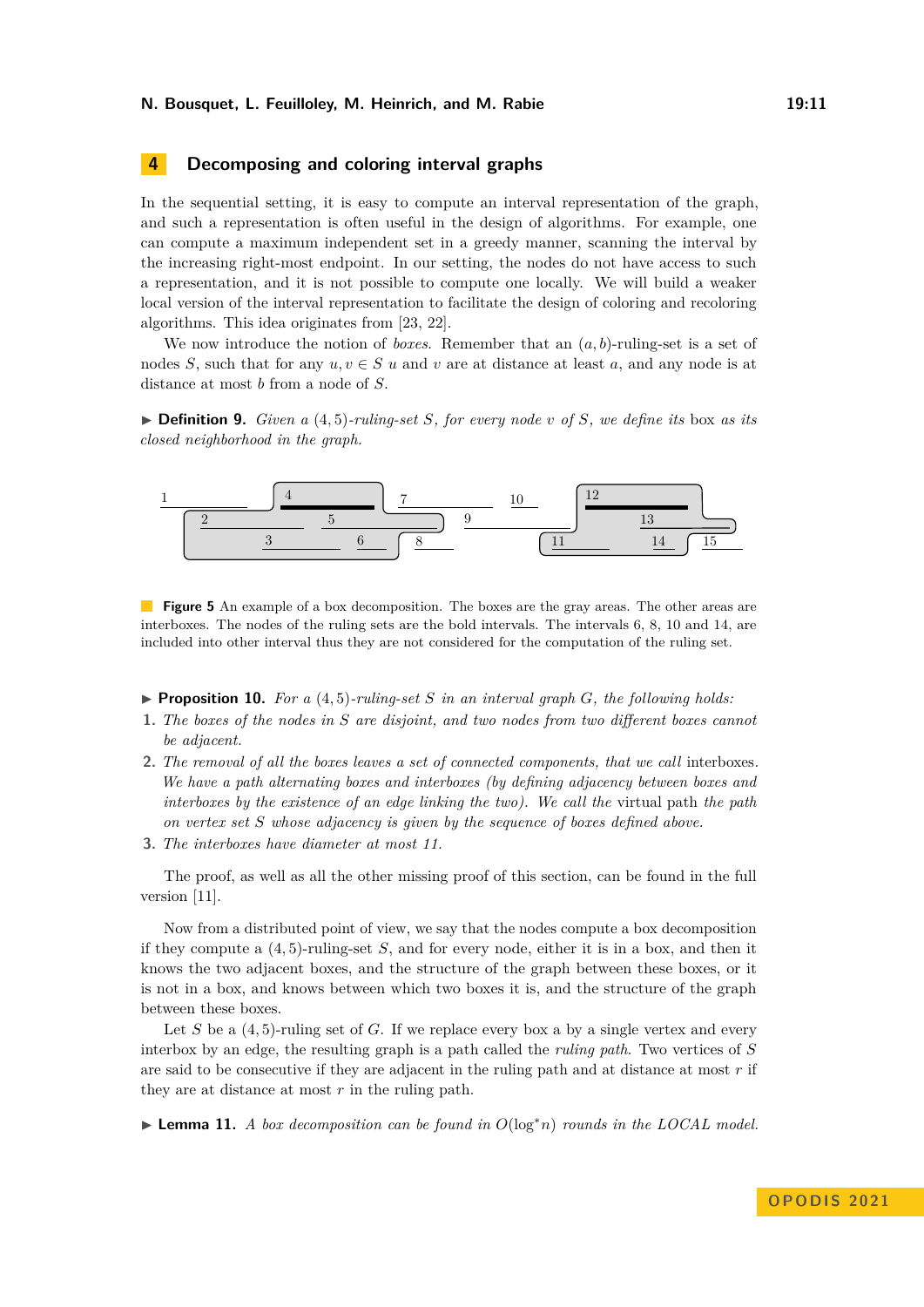#### **19:12 Distributed Recoloring of Interval and Chordal Graphs**

Let *M* be a box decomposition. As in the proof of Lemma [11,](#page-10-1) there is a natural virtual path between these boxes. Let *B, B*′ be two boxes of a box decomposition. We say that the boxes  $B, B'$  are at distance  $r$ , if they are at distance  $r$  in the virtual path of the box decomposition. The subgraph between *B* and *B*′ is the subgraph of *G* composed of the boxes *B, B*′ , all the boxes *B* and *B*′ (in the virtual path) and all the interboxes between *B* and *B*′ . Note that if the boxes  $B$  and  $B'$  are at distance  $r$ , then the subgraph between  $B$  and  $B'$  can be computed in  $O(r)$  rounds in the LOCAL model.

We will now provide a technical lemma that will be helpful in several places of the paper.

▶ **Lemma 12.** *Let A, B be two boxes of two nodes at distance* 3 *and H be the subgraph between*  $A$  *and*  $B$ *. Let*  $\alpha$  *be a proper k-coloring of*  $H$ *, and let*  $x$  *and*  $y$  *be two arbitrary colors. Let β be the k-coloring of H made by permuting x and y in α. There exists a* (*k* + 1)*-coloring*  $of$  *H, that corresponds to*  $\alpha$  *on*  $A$  *and*  $\beta$  *on*  $B$ *.* 

▶ **Lemma 13.** *Consider the subgraph H induced by the nodes of two boxes A and B, separated by at least* 3*k other boxes, and all the nodes in between. Consider also two arbitrary proper*  $k$ *-coloring*  $\alpha$  *and*  $\beta$  *of*  $H$ *. Then there exists*  $a(k+1)$ *-coloring of*  $H$ *, that corresponds to*  $\alpha$ *on A and β on B.*

Given this tool, we easily get the following theorem.

▶ **Theorem 3.** *Interval graphs can be colored with*  $(\omega + 1)$ *-colors in*  $O(\omega \log^* n)$  *rounds in the LOCAL model.*

**Proof.** One first computes the box decomposition in time *O*(log<sup>∗</sup>*n*), then, given the paths of boxes, one can iterate an MIS algorithm for paths (*e.g.* Cole-Vishkin algorithm [\[16\]](#page-16-21)) to compute a  $(3\omega, 6\omega)$ -ruling set *S* of boxes. This uses  $O(\omega \log^* n)$  rounds. Then the nodes of the boxes of *S* computes an *ω*-coloring of their own box. Finally, we use the lemma above to fill the gaps, which also takes  $O(\omega)$  rounds.

# <span id="page-11-1"></span>**5 Recoloring interval graphs**

The goal of this section is to prove the following theorem.

 $\triangleright$  **Theorem 1.** Let *G* be an interval graph and  $\alpha$ ,  $\beta$  be two proper *k*-colorings of *G*. It is *possible to find a schedule to transform*  $\alpha$  *into*  $\beta$  *in the LOCAL model in*  $O(\text{poly}(\Delta) \log^* n)$ *rounds using at most:*

- $\alpha$  *c additional colors, with*  $c = \omega k + 4$ *, if*  $k \leq \omega + 2$ *, with a schedule of length* poly( $\Delta$ )*,*
- 1 *additional color if*  $k \geq \omega + 3$ , with a schedule of length poly( $\Delta$ ),
- *no additional color if*  $k \geq 2\omega$  *with a schedule of exponential-in-* $\Delta$  *length.*  $\mathbf{r}$
- *no additional color if*  $k \geq 4\omega$  *with a schedule of length*  $O(\omega\Delta)$ *.*  $\blacksquare$

The result is tight in terms of number of colors for the two last items, because of the following lemma:

<span id="page-11-0"></span> $\blacktriangleright$  **Lemma 14.** In interval graphs of clique number  $\omega$ , if no additional color is allowed, then *finding a recoloring from a c-coloring to a c'-coloring with*  $c, c' < 2\omega$  *requires*  $\Omega(n/\omega)$  *rounds in the LOCAL model and a schedule of length*  $\Omega(n/\omega)$ *.* 

**Proof.** We will consider the *ω*-th power of a path. We can build an interval representation of such a graph, by representing every vertex at position *i* by the interval  $[i + 1/4, i + k + 3/4]$ . If we consider a power of a path of clique number  $\omega$ , and color its *i*-th vertex with color *i* mod  $2\omega - 1$ , all the vertices but the first and the last  $\omega$  ones are *frozen* (i.e. we cannot change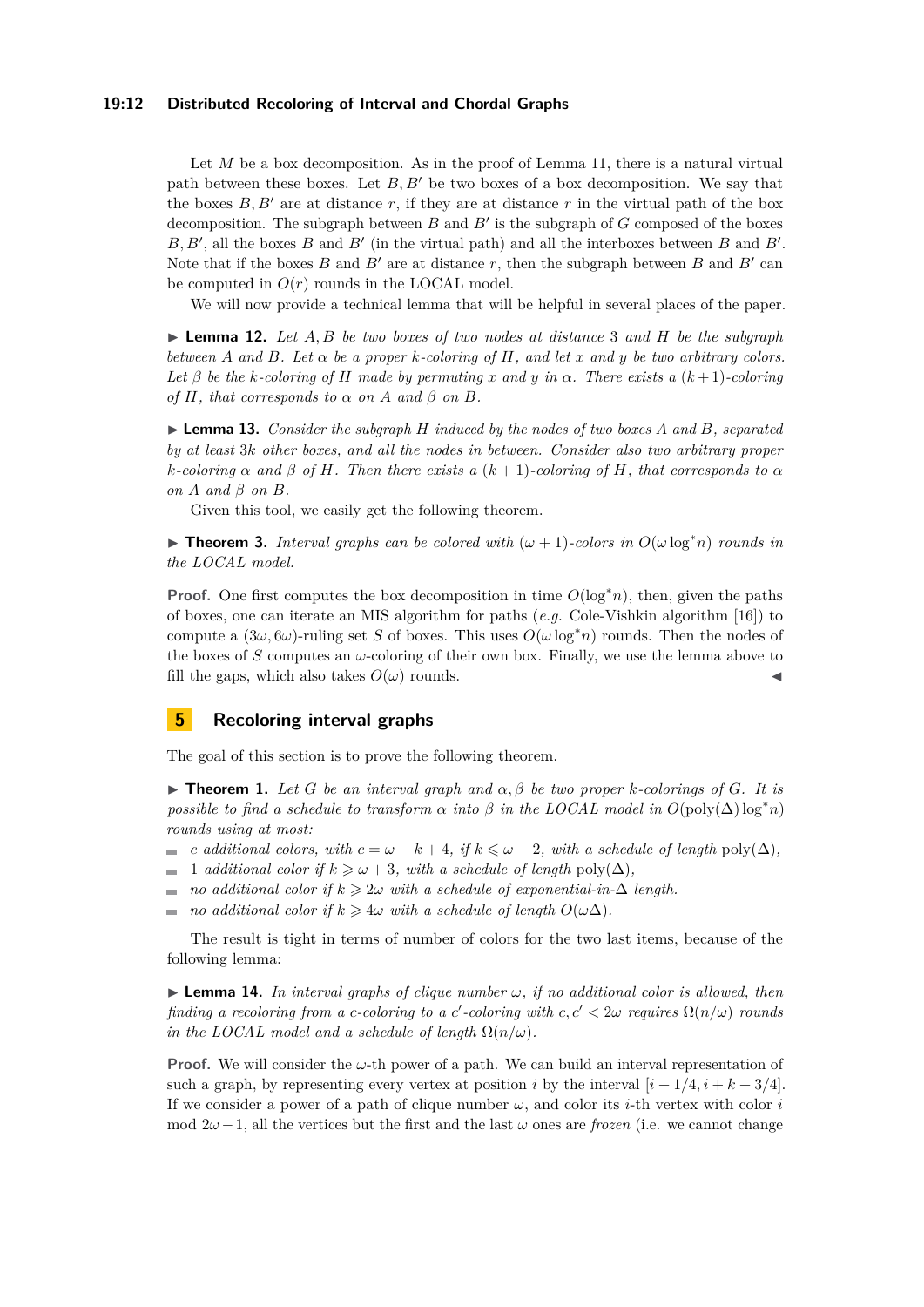their color without changing the color of some vertex in its neighborhood before). Thus, a recoloring can only happen little by little starting from the extremities of the interval graph. Thus, a recoloring schedule has length  $\Omega(n)$  and the nodes in the middle of the power path cannot stop before  $\Omega(n)$  rounds, as their slot in the schedule will depend on the length of the power path. Moreover, a node in the middle needs to know its distance to an extremity, which takes  $\Omega(n)$  rounds in the LOCAL model.

# **5.1 Outline of the proof**

We now give an outline of the proof of Theorem [1.](#page-3-0) The full version [\[11\]](#page-15-0) contains detailed explanations and complete proofs for each step of this outline. Let  $\alpha, \beta$  be two *k*-colorings.

**Step 1.** Compute a  $(4, 5)$ -ruling set *S* in  $O(\log^* n)$  rounds.

**Step 2.** In graph recoloring, instead of transforming  $\alpha$  into  $\beta$ , a classical method consists in proving that both  $\alpha$  and  $\beta$  can be recolored into a so-called canonical coloring  $\gamma$  with desirable properties (see e.g. [\[8,](#page-15-9) [10\]](#page-15-4)). If transformations  $S_1, S_2$  from respectively  $\alpha$  and  $\beta$  to *γ* exist, then *α* can be transformed into *β* via the transformation  $S_1S_2^{-1}$ .

Theorem [3](#page-4-1) ensures that an  $(\omega + 1)$ -coloring of *G* can be found in  $O(\omega \log^* n)$  rounds. Let us denote by  $\gamma$  such a coloring. The goal of the proof will consist in proving that we can find a transformation from *α* to *γ*.

**Step 3.** We show that if  $k \geq 2\omega$ , then we can reduce the number of colors without any additional color. We first compute an independent set *S* ′ of *S* at constant distance. The main idea of this step consists in proving that all the vertices in the interboxes between two consecutive vertices of *S'* but the vertices of the boxes of *S'* can be recolored with a color smaller than  $2\omega$  without recoloring the boxes of  $S'$  (which guarantees that we can perform this recoloring simultaneously everywhere in the graph). By repeating this operation twice, we then prove that all the vertices are recolored with a color smaller than 2*ω*.

When the number is at least  $4\omega$ , we prove a stronger result, since we directly provide a transformation from  $\alpha$  to  $\beta$  in  $O(\omega\Delta)$  rounds.

**Step 4.** At this point, after applying Step 3 if  $k \geq 2\omega$ , we can assume that we have one additional color. Indeed, in the two first cases of Theorem [1,](#page-3-0) we are allowed to use at least one extra color, and when  $k \geq 2\omega$ , we have freed at least one color at Step 3.

The goal of Step 4 consists in coloring some boxes with their colors in *γ*. To do that, we will perform some Kempe changes, cut at some large enough distance, using one additional color. By repeating this process several times, we will prove that a box plus all its neighbors at distance  $\Omega(\text{poly }\Delta)$  can be colored with the target coloring.

Using this technique, we can prove that some portions of diameter  $\Omega(\text{poly}(\Delta))$  of the interval graph which are at distance  $f(\Delta)$  from each other are colored with the target coloring *γ*.

**Step 5.** By Step 4, we can assume that some portions of diameter  $\Omega(\text{poly}(\Delta))$  of the interval graph which are at distance  $f(\Delta)$  from each other are colored with the target coloring  $\gamma$ . We can now use as a black-box a result of Bartier and Bousquet [\[10\]](#page-15-4) that ensures that we can recolor all the vertices between a consecutive set of boxes with the target coloring without recoloring the border of these sets as long as a sufficiently large number of consecutive vertices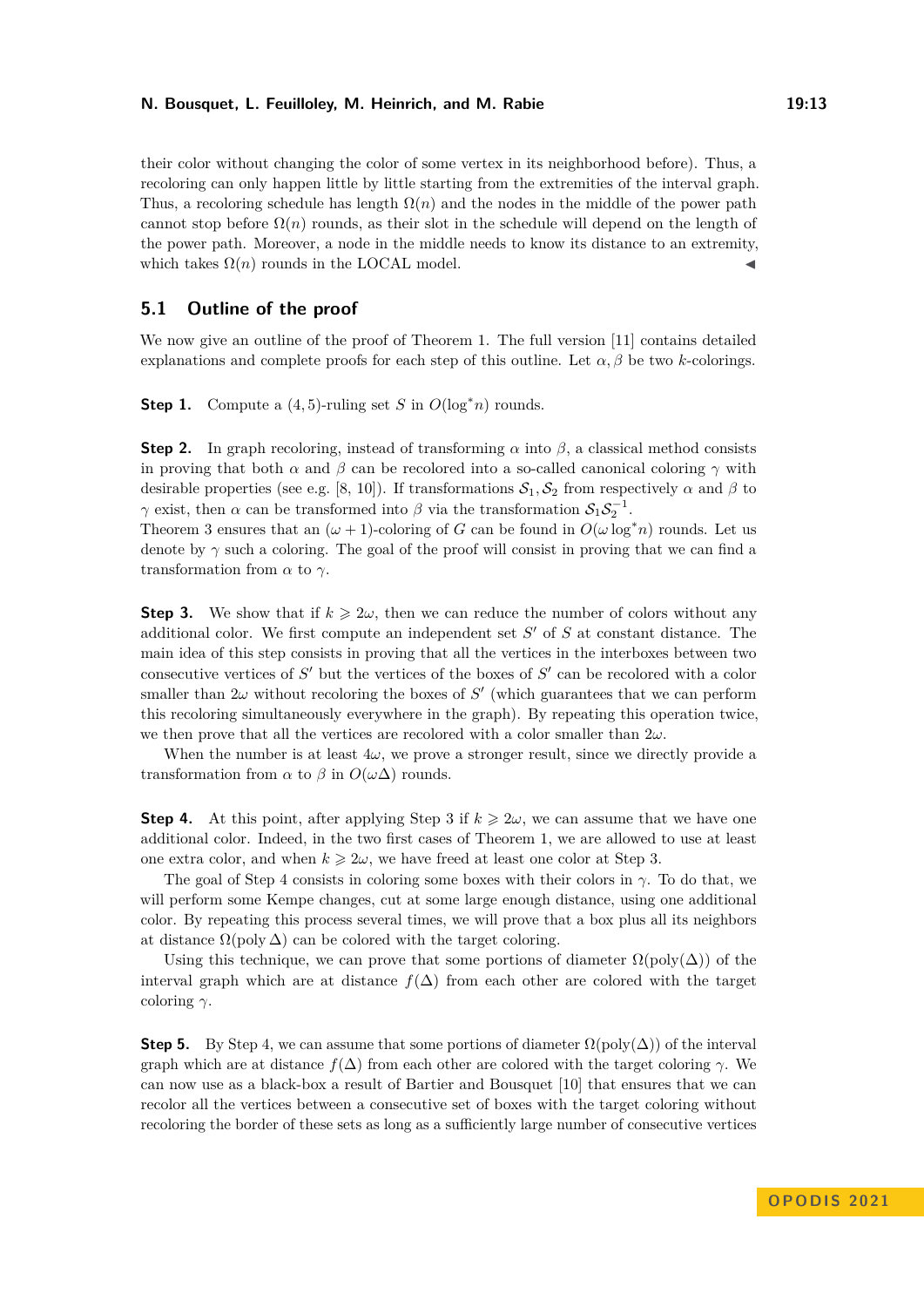#### **19:14 Distributed Recoloring of Interval and Chordal Graphs**

of the initial coloring are colored "nicely". Since many consecutive vertices of the initial coloring are colored with the target coloring and such a coloring is "nice", we can use the result of [\[10\]](#page-15-4) as a blackbox.

After Step 5, all the vertices have received their final color, which concludes the proof.

# <span id="page-13-0"></span>**6 Decomposing, coloring and recoloring chordal graphs**

We now investigate how to extend the results from the previous sections to chordal graphs. The algorithms for coloring and recoloring proceed in roughly two steps. The first step computes a partition of the chordal graph, obtained by iteratively removing interval subgraphs with controlled diameter. During the computation of this decomposition, we will assume that the nodes of the graph have access to a local view of a clique tree of the graph *G*. These local views can be computed in a distributed fashion with a constant number of rounds using the method from [\[24\]](#page-16-6) (see Section [6.1](#page-13-1) for more details).

In the second step, the coloring algorithm consists in adding back step by step the vertices which have been deleted in the previous phase. Informally speaking, for each connected component, either the vertices that have been removed are attached to a single clique, and then we know that all the vertices attached to that clique form a  $(\omega - 1)$ -degenerate graph, and we can then give them a color between 1 and  $\omega$  greedily. Either those vertices are attached to two cliques at large enough distance, and we can then use the machinery introduced in Section [4](#page-10-0) to color them with  $\omega + 1$  colors in total. Since at each step, each set has bounded diameter, one leader can decide of the coloring for all the vertices of that set. For the recoloring algorithm, the idea is almost the same. The algorithm constructs iteratively a recoloring schedule by adding back step by step the vertices which were removed in the previous phase either using degeneracy or the tools of Section [5.](#page-11-1)

## <span id="page-13-1"></span>**6.1 Interval decomposition of chordal graphs**

 $\triangleright$  **Definition 15.** Let G be a chordal graph, and H a subgraph of G. We say that H is a pending interval graph *if H is an interval graph, and the border of H is a subset of the first clique in a clique path of H. We say that H is a* separator interval graph*, if it is an interval graph, and the vertices of the border all belong to either the first or the last clique of a clique* path of  $H$ *.* 

*An* interval decomposition *of width D and depth ℓ of a chordal graph G is a partition*  $V_1, \ldots, V_\ell$  *of the vertices of G such that,*  $G[V_i]$  *is a disjoint union of interval graphs with diameter at most* 3*D, and every connected component of G*[*V<sup>i</sup>* ] *is either:*

- *a pending interval in*  $G[V_1, ..., V_i]$ ;
- *or a separator interval graph with diameter at least*  $D$ *, in*  $G[V_1, ..., V_i]$ *.*  $\blacksquare$

The result below is adapted from the proofs of [\[24\]](#page-16-6).

<span id="page-13-2"></span> $\triangleright$  **Lemma 16.** For every  $D \geq 0$ , there exists a distributed algorithm which computes an *interval decomposition of width*  $D$  *and depth*  $O(\log n)$  *in*  $O(D \log n)$  *rounds in the LOCAL model.*

The proof can be found in the full version [\[11\]](#page-15-0).

## **6.2**  $(\omega + 1)$ -coloring chordal graphs

In this section, we show how an interval decomposition can be used to compute an  $(\omega + 1)$ coloring of chordal graphs in the LOCAL model. Namely, we prove the following theorem.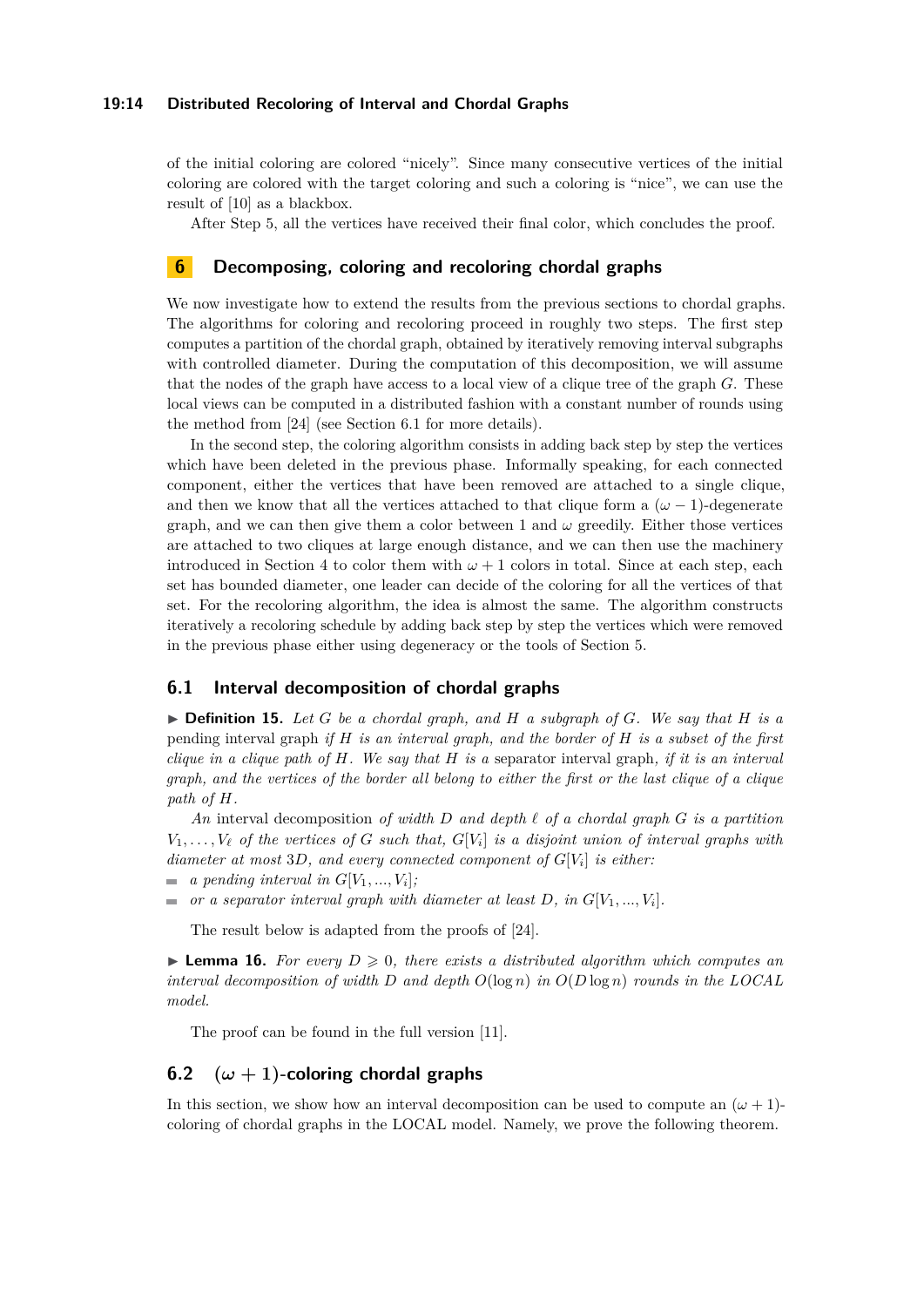$\triangleright$  **Theorem 4.** *Chordal graphs can be colored with*  $(\omega + 1)$ *-colors in*  $O(\omega \log n)$  *rounds in the LOCAL model.*

The proof of Theorem [4](#page-4-2) follows from the decomposition of Lemma [16](#page-13-2) and the lemma below.

▶ **Lemma 17.** *There is an algorithm that, given a graph G and an interval decomposition of G of depth*  $\ell$  *and width at least*  $15(\omega + 1)$ *, computes a*  $(\omega + 1)$  *coloring of G in*  $O(\omega \ell)$  *rounds in the LOCAL model.*

The proof can be found in the full version [\[11\]](#page-15-0).

## **6.3 Recoloring chordal graphs**

In this section, we describe how to use an interval decomposition in order to compute a recoloring schedule. We prove the following theorem:

 $\blacktriangleright$  **Theorem 2.** Let G be a chordal graph and  $\alpha, \beta$  be two proper *k*-colorings of G. It is *possible to find a schedule of length*  $n^{O(\log \Delta)}$  *to transform*  $\alpha$  *into*  $\beta$  *in*  $O(\omega^2 \Delta^2 \log n)$  *rounds in the LOCAL model using at most:*

*c additional colors, with*  $c = \omega - k + 4$ , if  $k \leq \omega + 2$ ,

1 *additional color if*  $k \geq \omega + 3$ .  $\sim$ 

Theorem [2](#page-3-2) uses our decomposition (Lemma [16\)](#page-13-2) and the result below.

 $\blacktriangleright$  **Lemma 18.** *Let G be an interval graph and*  $\alpha, \beta$  *be two proper*  $\omega + 3$ *-colorings of G. We suppose we are given an interval decomposition of width*  $D = \Omega(\omega^2 \Delta^2)$  *and depth*  $\ell$  *of*  $G$ *. It is possible to find a schedule of length at most*  $O(\text{poly}(\Delta)^{\ell})$  *to transform*  $\alpha$  *into*  $\beta$  *in*  $O(D\ell)$ *rounds in the LOCAL model.*

**Proof.** Let *D* chosen polynomial in  $\omega$  and  $\Delta$  (its value will be specified later). Note that an interval graph of diameter  $D = poly(\omega, \Delta)$  has a number of nodes that is  $O(\text{poly }\Delta)$ , because this number is upper bounded by  $D\Delta$  and  $\omega \leq \Delta$ . Also let *k'* be the total of number of colors used (including the additional colors). Let us denote by  $V_1, \ldots, V_\ell$  the interval decomposition of *G*, and  $G_i = G[V_1 \cup \ldots V_i]$ . Let  $\alpha$  and  $\beta$  the two colorings given as input, and let  $\alpha_i$  to  $β<sub>i</sub>$  be the restrictions of *α* and *β* to  $G<sub>i</sub>$ . The algorithm proceeds by building successively a recoloring schedule  $\lambda_i$  for  $G_i$  from  $\alpha_i$  to  $\beta_i$ , and progressively extending this recoloring schedule for the rest of the graph. In order to simplify the proof, we will require that the schedule produced by the algorithm has an additional property, namely that all the vertices recolored at a step *j* of the schedule, are recolored with the color *j* mod *k* ′ . Note that we can easily produce a schedule satisfying this property, up to multiplying its length by a factor of *k* ′ . This property will be useful later in order to extend progressively the schedule.

Since  $G_1$  is a disjoint union of interval graphs of diameter  $O(D)$ , we can compute a recoloring schedule in  $G_1$  from  $\alpha_1$  to  $\beta_1$  of length linear in the number of nodes by [\[10\]](#page-15-4), which is in  $O(poly \Delta)$  in  $O(D)$  rounds.

Assume that we have computed a recoloring schedule in *Gi*−1. We now describe how to extend this schedule to  $G_i$ . Before each step of  $\lambda_{i-1}$ , we insert t steps during which only the vertices of  $V_i$  are recolored, where  $t = \text{poly}(\Delta)$  is the length of the schedule we produced for interval graphs (multiplied by *k* ′ to ensure the fact that the recolored vertices in each step go to the same color). Finally, after the last step of  $\lambda_{i-1}$ , we insert again *t* steps where only the vertices of  $V_i$  are recolored such that they can reach their target coloring.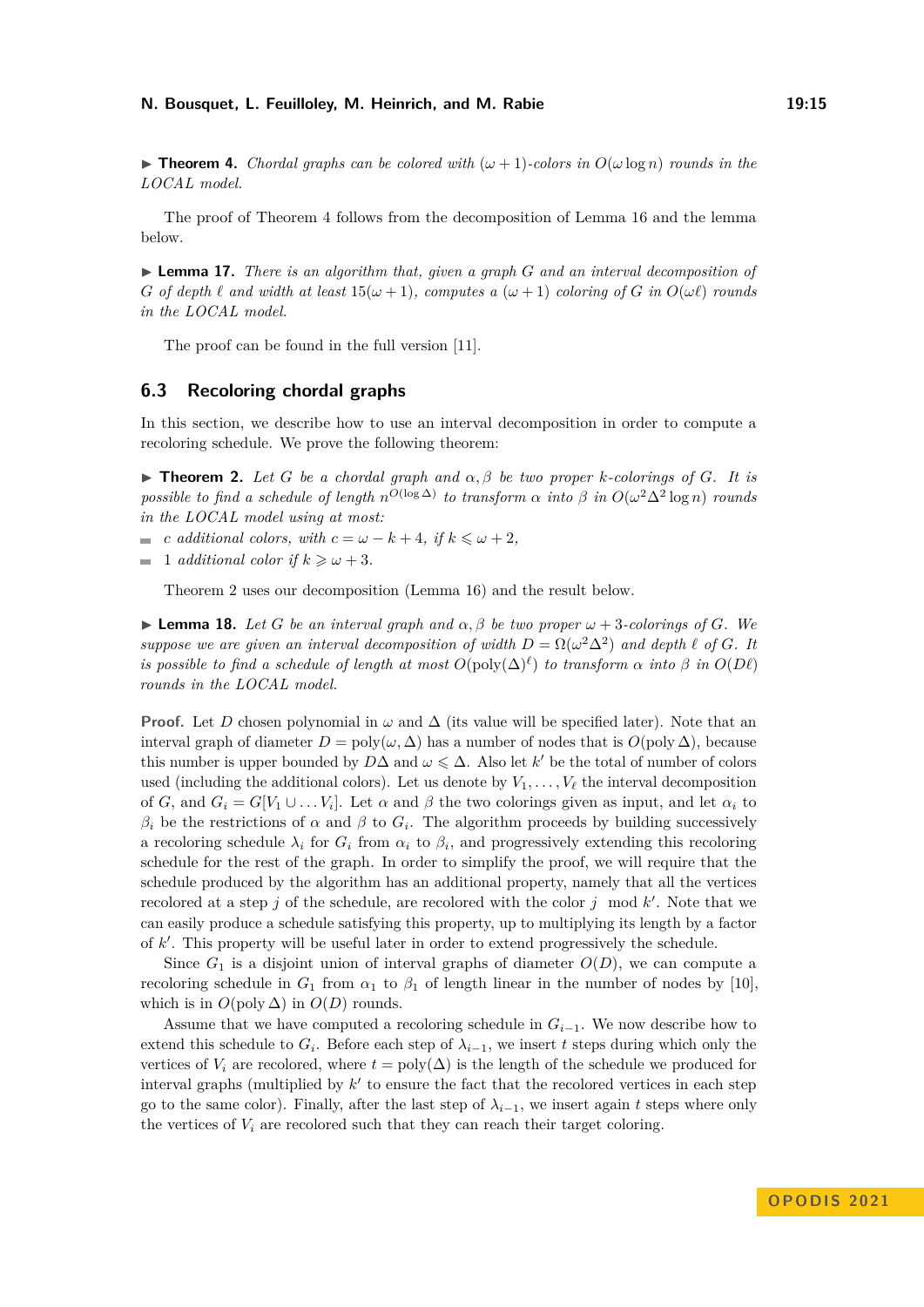#### **19:16 Distributed Recoloring of Interval and Chordal Graphs**

Let us consider the step *j* of  $\lambda_{i-1}$ , and let  $\sigma$  be the coloring of  $G_i$  just before this step. Let  $c = j \mod k'$  be the color with which vertices recolored at this step are recolored with. We know that  $\sigma|_{V_i}$  uses only  $\omega + 3$  colors. Our goal is to recolor the vertices of  $V_i$  so that no vertex is colored *c*, and the recoloring step of  $\lambda_{i-1}$  can be safely applied.

Since  $G_{i-1}$  is obtained from  $G_i$  by removing pending interval graphs, and separating interval graphs of diameter at least *D*, there is a coloring  $\sigma'$  of  $G_i$  which agrees with  $\sigma$ on  $G_{i-1}$  and which uses at most  $\omega + 1$  colors, all different from *c* for the vertices in  $V_i$ . Taking  $D = 240\omega^2\Delta^2$ , the same conditions as for interval graphs are satisfied, and there is a recoloring schedule from  $\sigma$  to  $\sigma'$  of length *t*. Similarly, after the last step of  $\lambda_{i-1}$ , if  $\sigma$  is the current coloring, then only  $\omega + 1$  colors are used in  $V_i$ , and by Theorem [1,](#page-3-0) there is a recoloring schedule from  $\sigma$  to  $\beta_i$  in  $G_i$  of length *t*.

This new schedule can be computed for each component of  $G[V_i]$  in a centralized way, and up to multiplying the length of the schedule by  $k'$ , we can assume that at step  $j$ , vertices are recolored with the color  $j \mod k'$ . In a distributed setting, this requires  $O(D)$  steps, since each component has diameter  $O(D)$ . Since we need  $O(D)$  steps to extend the recoloring schedule from  $G_{i-1}$  to  $G_i$ , the algorithm uses at most  $O(D\ell)$  rounds in total. Moreover, the schedule has length at most  $t^{\ell} = (\text{poly }\Delta)^{\ell}$ . ◀

Now, for Theorem [2,](#page-3-2) from Lemma [16,](#page-13-2) we get  $\ell$  in  $O(\log n)$ , and we set *D* in  $O(\omega^2 \Delta^2)$ , hence we have an algorithm in  $O(\omega^2 \Delta^2 \log n)$  rounds that produces a schedule of length  $(\text{poly }\Delta)^{\log n}$  that is  $n^{O(\log \Delta)}$ .

#### **References**

- <span id="page-15-7"></span>**1** Pierre Aboulker, Marthe Bonamy, Nicolas Bousquet, and Louis Esperet. Distributed coloring in sparse graphs with fewer colors. *Electron. J. Comb.*, 26(4):P4.20, 2019.
- <span id="page-15-5"></span>**2** Leonid Barenboim. On the locality of some np-complete problems. In Artur Czumaj, Kurt Mehlhorn, Andrew M. Pitts, and Roger Wattenhofer, editors, *ICALP 2012*, volume 7392, pages 403–415, 2012. [doi:10.1007/978-3-642-31585-5\\_37](https://doi.org/10.1007/978-3-642-31585-5_37).
- <span id="page-15-8"></span>**3** Leonid Barenboim and Michael Elkin. Sublogarithmic distributed MIS algorithm for sparse graphs using nash-williams decomposition. *Distributed Comput.*, 22(5-6):363–379, 2010. [doi:](https://doi.org/10.1007/s00446-009-0088-2) [10.1007/s00446-009-0088-2](https://doi.org/10.1007/s00446-009-0088-2).
- <span id="page-15-1"></span>**4** Leonid Barenboim and Michael Elkin. *Distributed Graph Coloring: Fundamentals and Recent Developments*. Synthesis Lectures on Distributed Computing Theory. Morgan & Claypool Publishers, 2013. [doi:10.2200/S00520ED1V01Y201307DCT011](https://doi.org/10.2200/S00520ED1V01Y201307DCT011).
- <span id="page-15-6"></span>**5** Leonid Barenboim, Michael Elkin, and Cyril Gavoille. A fast network-decomposition algorithm and its applications to constant-time distributed computation. *Theor. Comput. Sci.*, 751:2–23, 2018. [doi:10.1016/j.tcs.2016.07.005](https://doi.org/10.1016/j.tcs.2016.07.005).
- <span id="page-15-2"></span>**6** Jean RS Blair and Barry Peyton. An introduction to chordal graphs and clique trees. In *Graph theory and sparse matrix computation*, pages 1–29. Springer, 1993.
- <span id="page-15-10"></span>**7** Marthe Bonamy and Nicolas Bousquet. Recoloring graphs via tree decompositions. *Eur. J. Comb.*, 69:200–213, 2018. [doi:10.1016/j.ejc.2017.10.010](https://doi.org/10.1016/j.ejc.2017.10.010).
- <span id="page-15-9"></span>**8** Marthe Bonamy, Matthew Johnson, Ioannis Lignos, Viresh Patel, and Daniël Paulusma. Reconfiguration graphs for vertex colourings of chordal and chordal bipartite graphs. *J. Comb. Optim.*, 27(1):132–143, 2014. [doi:10.1007/s10878-012-9490-y](https://doi.org/10.1007/s10878-012-9490-y).
- <span id="page-15-3"></span>**9** Marthe Bonamy, Paul Ouvrard, Mikaël Rabie, Jukka Suomela, and Jara Uitto. Distributed recoloring. In *DISC 2018*, volume 121, pages 12–1, 2018.
- <span id="page-15-4"></span>**10** Nicolas Bousquet and Valentin Bartier. Linear transformations between colorings in chordal graphs. In *ESA 2019*, volume 144 of *LIPIcs*, pages 24:1–24:15, 2019. [doi:10.4230/LIPIcs.](https://doi.org/10.4230/LIPIcs.ESA.2019.24) [ESA.2019.24](https://doi.org/10.4230/LIPIcs.ESA.2019.24).
- <span id="page-15-0"></span>**11** Nicolas Bousquet, Laurent Feuilloley, Marc Heinrich, and Mikaël Rabie. Distributed recoloring of interval and chordal graphs. *CoRR*, abs/2109.06021, 2021. [arXiv:2109.06021](http://arxiv.org/abs/2109.06021).